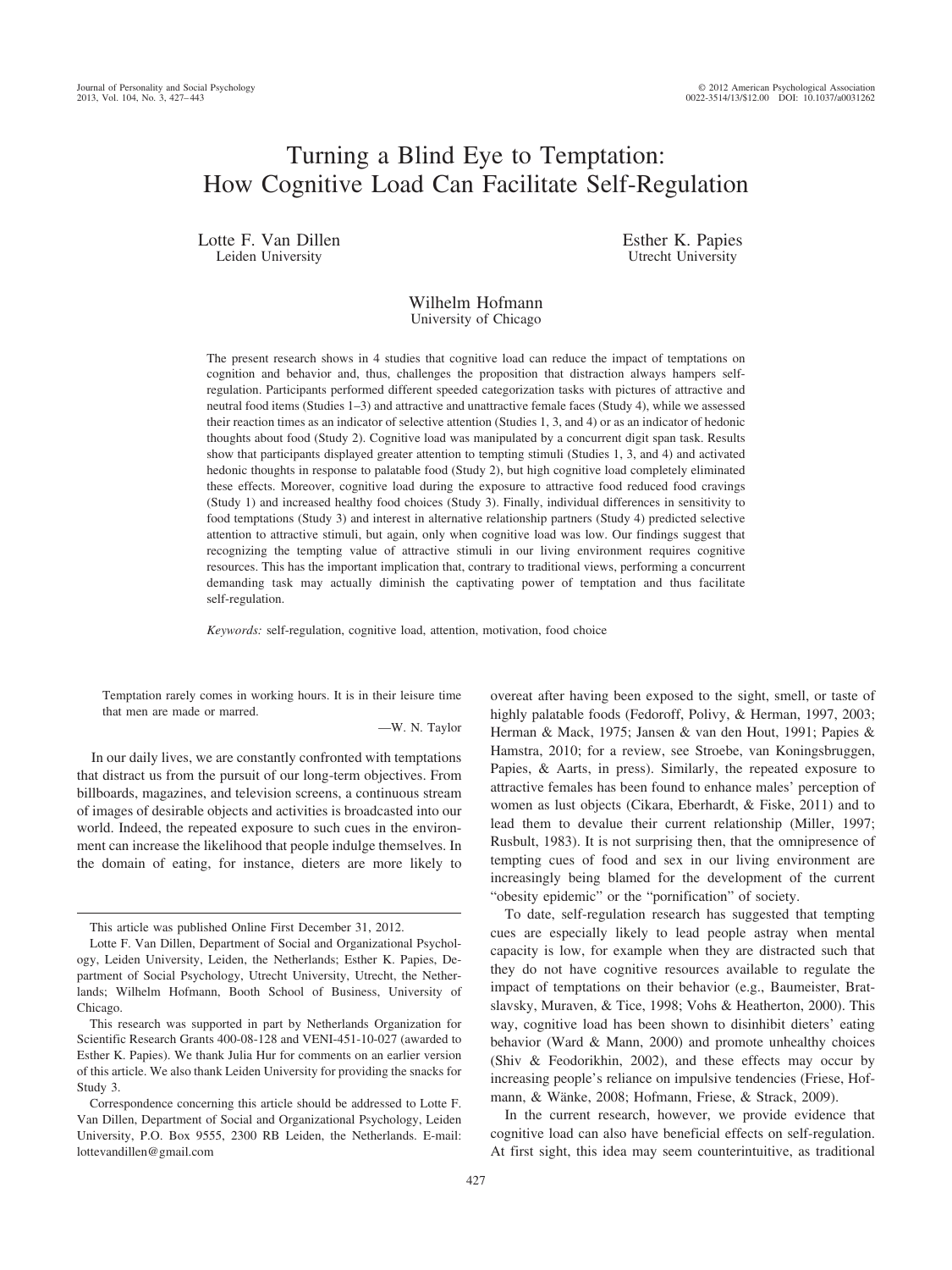models of impulse control have always stressed the negative impact of cognitive load on self-regulation success [\(Baumeister,](#page-14-5) [Heatherton, & Tice, 1994;](#page-14-5) [Shiv & Feodorikhin, 2002;](#page-16-3) [Ward &](#page-16-2) [Mann, 2000;](#page-16-2) [Wegner, 1994\)](#page-16-4). However, this work has primarily focused on the effect of cognitive load on the willful *suppression* of one's impulse to give in to temptations— objects that have already elicited a sense of craving or desire—rather than on the effect of cognitive load on the attentional *capture* of potentially tempting stimuli in the first place (i.e., objects that may not yet have elicited a strong sense of craving but may have the potential to do so). In other words, previous research has shown that cognitive load can interfere with the down-regulation of one's impulses once these have been triggered by a tempting stimulus, but has not addressed whether load can affect whether this stimulus is seen as tempting in the first place. For example, resisting the lure of a tempting dessert at a hotel buffet may be difficult for the regular holiday tourist when attention has already been caught by the sensory appeals of the food; however, the conference visitor next to him, engaged in a lively scientific discussion with a colleague or rehearsing tomorrow's presentation, may look at that same dessert without even noticing its appeal.

In the present article, we propose a conceptual framework for the effects of cognitive load on (selective) attention to temptation, and we test its implications for self-regulation across the domains of eating behavior and interpersonal relationships. Our idea is based on attention theories [\(Knudsen, 2007;](#page-15-6) [Pessoa & Adolphs,](#page-15-7) [2010\)](#page-15-7) that focus on the role of working memory in selecting information that is most relevant for the task at hand. When cognitive load increases, selection becomes more stringent, such that the motivational significance of task-irrelevant features is no longer assessed, even though attention to these features is normally prioritized due to their biological significance.

#### **How Potential Temptations Affect Self-Regulation**

How do appealing objects affect our behavior? A potential temptation, such as a tasty food, an attractive person, a glass of beer, or a cigarette, may activate in perceivers hedonic thoughts and associations of pleasure and reward (e.g., [Ferguson & Bargh,](#page-14-6) [2004;](#page-14-6) [Hofmann, Rauch, & Gawronski, 2007;](#page-15-8) [Papies, Stroebe, &](#page-15-9) [Aarts, 2007\)](#page-15-9). The activation of such a hedonic motivation is associated with biases in attention toward temptation cues [\(Gable](#page-14-7) [& Harmon-Jones, 2010;](#page-14-7) [Papies, Stroebe, & Aarts, 2008a\)](#page-15-10), which lead perceivers to process temptation cues preferentially over other cues in the environment (see [Field, Munafo, & Franken, 2009, for](#page-14-8) [a review\)](#page-14-8). For example, dieters have thus been found to display selective attention for attractive food items [\(Papies et al., 2008a\)](#page-15-10), smokers for smoking-related cues (e.g., [Mogg, Bradley, Field, &](#page-15-11) [de Houwer, 2003\)](#page-15-11), and heavy drinkers toward alcohol-related cues (e.g., [Townshend & Duka, 2001\)](#page-16-5). In addition, when this hedonic motivation has been activated, relevant items, such as a glass of water or a tasty muffin, look bigger in size, reflecting the same processing bias [\(van Koningsbruggen, Stroebe, & Aarts, 2011;](#page-16-6) [Veltkamp, Aarts, & Custers, 2008\)](#page-16-7).

Once desirable targets thus capture attention, they trigger cognitive elaborations, which enhance the motivation of attaining the desired target [\(Gable & Harmon-Jones, 2011\)](#page-14-9), and which are reflected in the conscious, subjective quality of cravings [\(Berridge,](#page-14-10) [2009;](#page-14-10) [Kavanagh, Andrade, & May, 2005;](#page-15-12) [Robinson & Berridge,](#page-15-13)

[2003\)](#page-15-13). Indeed, the preferential attention for appetitive cues has been found to relate to the experience of cravings. Intense cravings, in turn, influence consumption of the desired substance and have been identified as a major factor underlying self-control failures in addiction such as relapse (e.g., [Field & Eastwood, 2005;](#page-14-11) [Mischel, Ebbesen, & Zeiss, 1972;](#page-15-14) see [Franken, 2003,](#page-14-12) for an overview). Numerous studies have thus shown that attention to attractive cues can enhance the likelihood that people give in to temptations. In a recent study on the effects of food advertising on automatic snacking [\(Harris, Bargh, & Brownell, 2009\)](#page-14-13), both children and adults consumed more unhealthy snack foods following exposure to snack food advertising compared to the other conditions. Interestingly, in these studies, food advertising increased consumption of products not in the presented advertisements. It thus appears that attention to attractive cues may not just trigger an approach motivation to the items initially displayed, but also to other rewards (see also [Wadhwa, Shiv, & Nowlis, 2008\)](#page-16-8).

Does this mean that we will experience temptation each time we are exposed to desirable items? We think not. We suggest that the more cognitive resources are devoted to processing desirable objects, the more cravings "build up" (in working memory) such that, all else being equal, their power over subsequent behavior increases [\(Hofmann & Van Dillen, 2012\)](#page-15-15). Accordingly, the development of cravings may be thwarted when people's cognitive resources are absorbed by a demanding task while they are exposed to potential temptations. Specifically, when under high cognitive load, people may not recognize the hedonic relevance of attractive stimuli, and accordingly, do not devote special attention to them. This in turn prevents elaborations on these stimuli that build up cravings, and that may result in (possibly unhealthy) impulsive behavioral decisions [\(Kavanagh et al., 2005\)](#page-15-12). We thus propose that the development of motivation for temptations is resource-dependent, and therefore, that cognitive load can lead to what we call a "blind eye" to temptation in that cognitive load may impact the hedonic appraisal of desirable targets and thus prevents the motivational "pull" of temptation that would otherwise ensue.

# **No Representation With Taxation: How Cognitive Load Can Prevent Selective Attention and Craving**

According to the framework of the development of motivation outlined above, people first need to recognize a desirable target's hedonic value for it to trigger craving-related elaborations. A process we propose is highly contingent on the availability of cognitive resources. Our sweet tooth alone does not make us inclined to snack, nor does the mere presence of an attractive potential mate turn us into a disloyal partner: Temptations need to be mentally represented as such and desire needs to be nourished, just like a spark needs the right conditions to develop into a flame. Like other cognitive processes, desire, too, may be subject to the constraints of the human information processing system.

In itself, this idea is not completely new, as [Gilbert and Hixon](#page-14-14) [\(1991\)](#page-14-14) have tested a similar assumption in the domain of stereotype activation. In their seminal work, Gilbert and Hixon showed that the automaticity of stereotype activation is conditional, in that it only comes to mind when people are not placed under significant cognitive load during exposure to the stereotype object. However, no research to date has extended this idea to the self-regulation domain. Thus, no studies so far have examined the influence of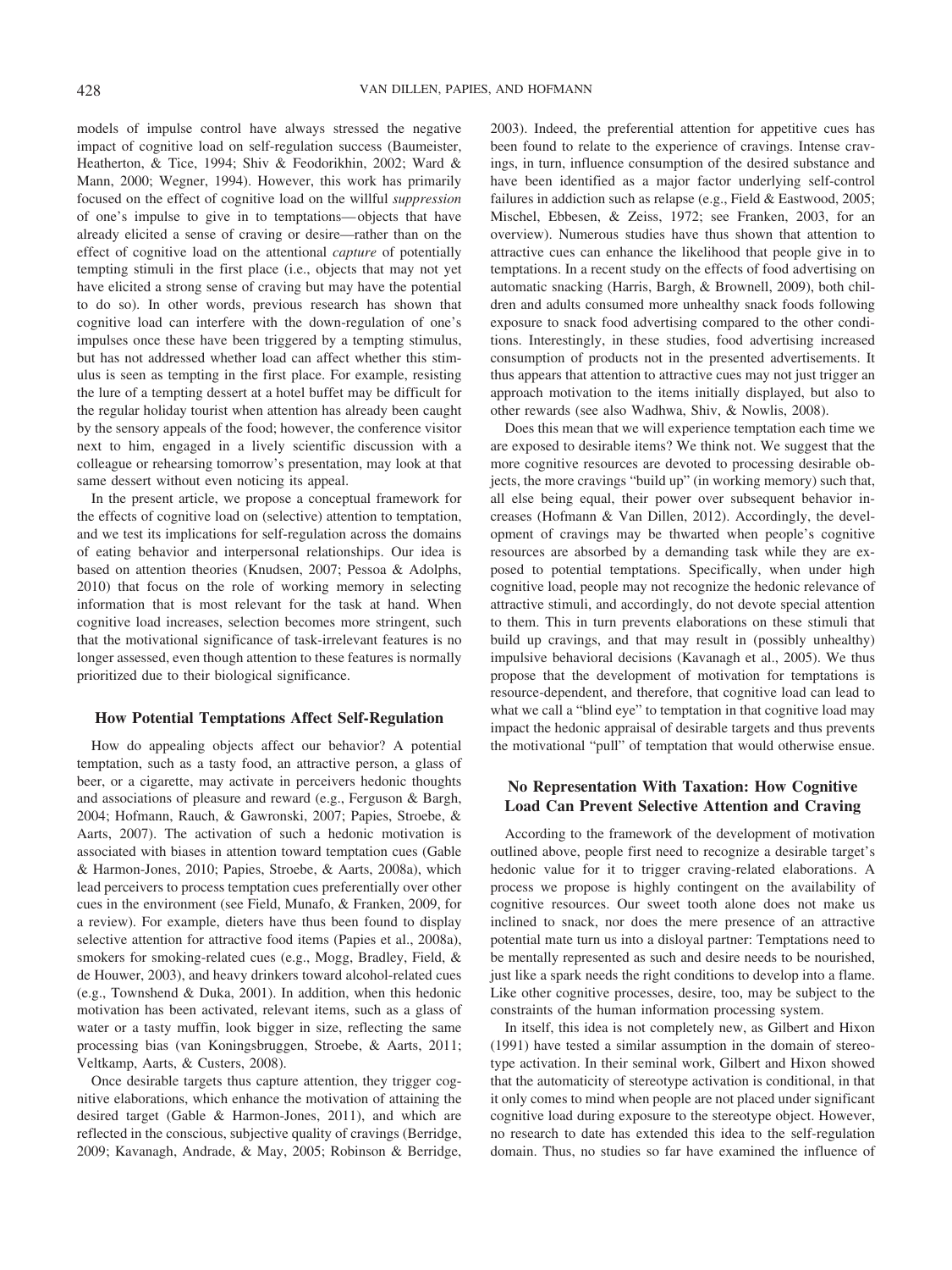cognitive load on the strength of attentional capture exerted by tempting stimuli, and related to this, on the emergence of experienced cravings and desires. In the present article, we attempt to fill this gap and demonstrate the potential benefits of cognitive load for self-regulation.

Conceptual support for our proposition that a cognitively taxing task may prevent people from feeling tempted comes from emotion research. Recent studies have shown that attention to emotional targets is automatic in the sense of being fast and involuntary, but that it is also resource-dependent [\(Erthal et](#page-14-15) [al., 2005;](#page-14-15) [Okon-Singer, Tzelgov, & Henik, 2007;](#page-15-16) [Van Dillen &](#page-16-9) [Koole, 2009\)](#page-16-9). In one study, for example, participants were slower to categorize the gender of angry faces than of happy faces (an index of selective attention to threatening information) while they mentally rehearsed a one-digit number (low cognitive load), but not when they rehearsed an eight-digit number (high cognitive load; [Van Dillen & Koole, 2009\)](#page-16-9). Similar findings have been reported in the domain of affective neuroscience in which cognitive load has been found to reduce neural responses to both positive and negative pictures [\(Erk, Kleczar, & Walter, 2007;](#page-14-16) [Pessoa, McKenna, Gutierrez, & Ungerleider, 2002;](#page-15-17) [Van Dillen &](#page-16-10) [Derks, 2012;](#page-16-10) [Van Dillen, Heslenfeld, & Koole, 2009\)](#page-16-11) and even painful stimuli [\(Bantick et al., 2002\)](#page-14-17).

By putting considerable strain on attentional resources, then, cognitive load can override selective attention to the emotional aspects of targets and subsequent elaborations on these aspects [\(Van Dillen & Derks, 2012;](#page-16-10) [Van Dillen, Van der Wal, & Van den](#page-16-12) [Bos, 2012\)](#page-16-12). In the present research, we suggest that cognitive load may reduce attention to attractive targets in a similar way, hence controlling desire before it can take full swing. To the extent that it prevents the development of desire in the first place, cognitive load may thus provide an efficient buffer against a variety of temptations in our living environment.

#### **Overview of the Present Research**

We conducted four studies that examined the effect of cognitive load on the preferential processing of desirable targets. We presented participants with attractive stimuli, that is, images of tasty foods (Studies 1–3) and pictures of attractive opposite-sex faces (Study 4), and examined their impact on participants' attention and motivation to give into temptation under either low or high cognitive load. We hypothesized that attractive stimuli capture people's attention (compared to neutral or unattractive targets) under low load, when cognitive resources are available to extract their hedonic value. Thus, if ample cognitive resources are available, attractive targets will receive preferential attention, and cravings and desires for these targets as well as similar temptations may emerge. On the other hand, if fewer cognitive resources are available due to increased load of a competing task, attractive targets will not receive attentional priority because their hedonic relevance is not processed, and cravings and desires are less likely to develop.

In three studies (Studies 1, 3, and 4), we assessed reaction time differences on categorization tasks with attractive and neutral stimuli as an index of prioritized processing of tempting cues, and in one study (Study 2), we assessed the accessibility of specific hedonic thoughts after tempting primes. Study 1 was designed to demonstrate our basic premise that cognitive load disrupts attentional capture by attractive food stimuli. To this end, we compared response times to pictures of attractive foods with response times to neutral food pictures on a spatial categorization task while we concurrently varied cognitive load. We reasoned that high cognitive load would prevent attentional capture of tempting stimuli, as evidenced by an absence of response time differences between the two types of pictures under high cognitive load. In addition, this study was set up to provide a first indication that preventing the full processing of attractive food stimuli interferes with the development of cravings for food. We argued that when participants are exposed to attractive food while under cognitive load, they develop less intense cravings for food relative to participants not under load. Thus, the motivational impact of attractive food is reduced when cognitive resources are compromised during food exposure.

In Study 2, we used a lexical decision task that assesses spontaneous thoughts about eating enjoyment when exposed to tempting food cues [\(Papies et al., 2007\)](#page-15-9). This way, we aimed to demonstrate more directly that cognitive load prevents the activation of hedonic thoughts in response to attractive (food) items. In this task, participants decide quickly and accurately whether a given stimulus is an existing word or not. Before participants had to make a lexical decision, we exposed them to cues signaling tempting food or not, such that each word was preceded by either an attractive food picture, or a neutral food picture. The critical comparison consists of participants' reaction times to words that reflect an eating enjoyment goal (e.g., tasty). We reasoned that when participants are under cognitive load, they cannot extract the hedonic relevance of the food pictures they are presented with. Hence, we predicted attractive food pictures to speed up participants' lexical decisions of hedonic food words, but only when cognitive load is low and not when cognitive load is high.

In Study 3, participants again categorized pictures of tasty and neutral food items, as well as non-food objects. This time, however, we used a food categorization task such that participants categorized the objects as edible or inedible [\(Toepel, Knebel,](#page-16-13) [Hudry, le Coutre, & Murray, 2009\)](#page-16-13). We expected greater attention to attractive food pictures under low load, as reflected in faster responses to these pictures compared to neutral food pictures. Again, we predicted this effect to be eliminated by high cognitive load, because participants who are under high cognitive load may not extract the hedonic relevance of the tasty foods and therefore may not be able to categorize these faster than neutral foods. In addition, we assessed participants' actual food choice, when they were presented with the choice between tasty and neutral food items. This way, we could assess whether the effects of cognitive load would extend to actual behavior, and would prevent the influence of exposure to tasty, but unhealthy foods on people's snack choice. Furthermore, we hypothesized that the effects of cognitive load on attention to attractive stimuli may be especially pronounced for people who are susceptible to the motivational pull of attractive temptations. To address this issue, we included a measure of individual differences in sensitivity to tempting food cues in the environment (Power of Food Scale [PFS]; [Lowe et al.,](#page-15-18) [2009\)](#page-15-18) as a potential moderator of attention to attractive food stimuli and food choice behavior. Because cognitive load may short-circuit the processing of reward, we hypothesized that participants who score high on the measure of Power of Food would allocate more attention to attractive food and would display a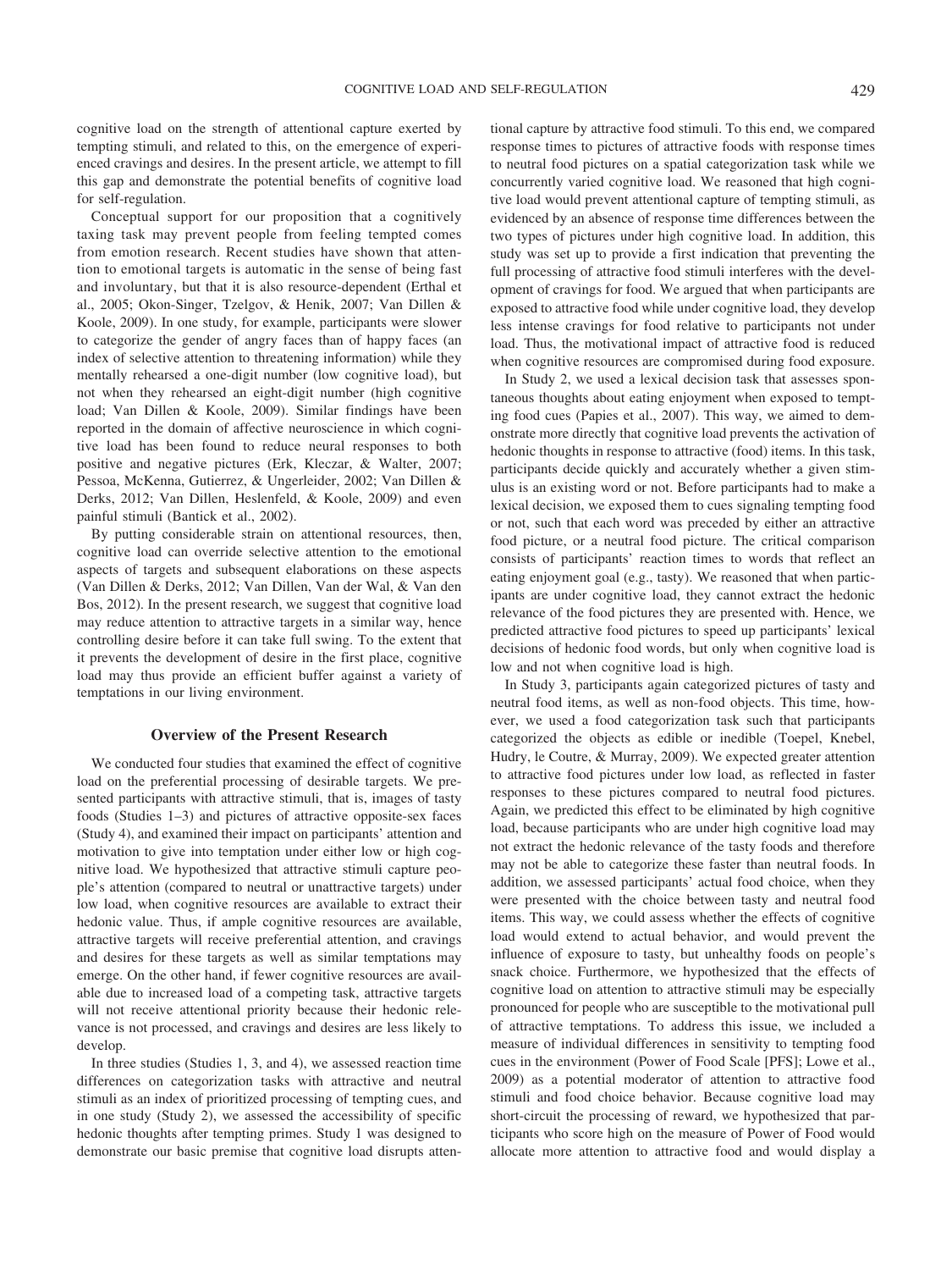stronger tendency to select tasty foods, but not when they are under cognitive load.

In Study 4, we extended our cognitive load hypothesis into the domain of interpersonal attraction and desire. Here, male participants performed the spatial categorization task used in Study 1 with attractive and unattractive female faces as targets. We expected participants to attend more strongly to attractive compared to unattractive female faces, as evidenced by slower categorizations of attractive faces, but again, only when cognitive load is low. As in Study 3, we investigated a conceptually similar moderator effect of individual susceptibility to attractive stimuli in the domain of interpersonal attraction. Specifically, we suggest that heterosexual males without a committed relationship may be less discriminating than males in a relationship, when it comes to the physical attractiveness of potential female partners [\(Lydon,](#page-15-19) [Meana, Sepinwall, Richards, & Mayman, 1999;](#page-15-19) [Simpson, Gang](#page-16-14)[estad, & Lerma, 1990\)](#page-16-14). However, those who are in a relationship may be tempted more specifically by the possibility of extrarelationship interactions with highly attractive members of the opposite sex to the extent that they perceive high quality alternatives to their current relationship [\(DeWall et al., 2011;](#page-14-18) [Rusbult,](#page-15-20) [Martz, & Agnew, 1998;](#page-15-20) [Rusbult & Van Lange, 2003\)](#page-15-21). In order to test these hypotheses, we included both relationship status as well as interest in alternatives [\(Rusbult et al., 1998\)](#page-15-20) as potential moderators of attentional capture by attractive female faces. Importantly, we again predicted individual differences in attention to these faces to be eliminated by high cognitive load.

#### **Study 1: Attention Allocation to Tempting Stimuli**

Study 1 was designed to show that participants allocate more attention to pictures of attractive compared to neutral food, but that this effect disappears when under cognitive load. In addition, this study was set up to examine whether cognitive load can disrupt the development of cravings when participants have been repeatedly exposed to potentially tempting stimuli.

In a speeded categorization task of attractive and neutral food pictures, we tested whether cognitive load moderates attention to desirable food items. Participants were asked to indicate, as quickly as possible and with a response window of 2 s, whether each picture appeared on the left or right side of the screen. In this task, the picture content bears no relation to the categorization that participants are required to make. However, because object-based attention is prioritized over location-based attention [\(Vecera &](#page-16-15) [Farah, 1994\)](#page-16-15), people still extract the hedonic relevance of the images, and, as a consequence, allocate more attention to pictures of attractive foods than of neutral foods [\(Toepel et al., 2009\)](#page-16-13). This attentional capture, in turn, will slow down the categorization on their spatial location of attractive food targets compared to neutral food targets. Hence, we used a spatial categorization task as a means of assessing attention to the hedonic nature of attractive versus neutral food targets.

We varied cognitive load by means of a digit span manipulation [\(Sternberg, 1969\)](#page-16-16), such that while performing the categorization task, participants had to rehearse either a one-digit number (low load) or an eight-digit number (high load). Our central hypothesis was that recognizing the hedonic relevance of the attractive food pictures, and thus allocating more attention to them, is contingent on the availability of cognitive resources. Therefore, we expected that the slowdown in categorization of attractive compared to neutral food items would not occur when participants are under high cognitive load, since cognitive load will prevent the processing of the hedonic relevance of the attractive food stimuli.

Following the categorization task, we also assessed participants' food cravings. We expected that by preventing full (hedonic) processing of the food stimuli, high cognitive load would reduce the experience of food cravings, which may otherwise develop by the exposure to attractive food pictures during the categorization task (see [Kavanagh et al., 2005\)](#page-15-12). Therefore, participants that performed the categorization task while under high cognitive load should experience less food cravings after this task than participants who did the task under low cognitive load.

## **Method**

Participants and design. Ninety-four paid volunteers at Utrecht University (57 women; mean age 21 years) took part in the experiment. The experimental design was 2 (food type: attractive vs. neutral; within participants)  $\times$  2 (cognitive load: high vs. low; between participants), and participants' response latencies in the categorization task, as well as their food cravings after the task, served as dependent variables.

**Procedure.** Upon arrival at the laboratory, participants were seated in individual cubicles containing a desktop computer. All materials and instructions were presented on the computer.

The spatial categorization task consisted of 30 trials. A picture appeared on screen of which participants had to decide as quickly as possible, and within 2 s, by a keyboard response (*a* and *b* keys), whether it appeared on the left or right side of the screen. We selected 15 pictures of attractive, high calorie foods, such as brownies and French fries, and 15 pictures of neutral, low calorie foods, such as whole-wheat bread and radishes. Pilot ratings of the material  $(N = 98)$  on a Likert-type scale ranging from 1 (*not tasty*) to 9 (*very tasty*) confirmed that the high-calorie food items were perceived to be significantly tastier  $(M = 6.58, SD = 1.37)$  than the low-calorie food items ( $M = 5.23$ ,  $SD = 1.24$ ),  $t(97) = 7.54$ ,  $p < .001$ .

We varied cognitive load (low vs. high) between participants by manipulating the digit span of a number that participants retained during the spatial categorization task, such that participants memorized one digit in the low load condition and eight digits in the high load condition [\(Sternberg, 1969\)](#page-16-16). Following the row of asterisks that announced the beginning of a trial, participants first viewed for 2 s the number that they had to retain during the remainder of the trial. Then, the food picture appeared on the screen. When participants had provided their response to the location of the food picture, a number was again presented on the screen, and participants had 2 s to judge whether it was the same number as they had retained. In half of the trials, this was the same number as participants had seen previously, whereas in the remaining half, one of the digits was different. In the high-load condition, we varied the position of the digit that differed such that participants had to retain the full number in order to arrive at the correct answer.

After participants had completed all 30 trials of the categorization task, they reported their food cravings by answering four questions on a Likert-type scale ranging from 1 (*not at all*) to 9 (*very much*). The four questions were as follows: At this moment,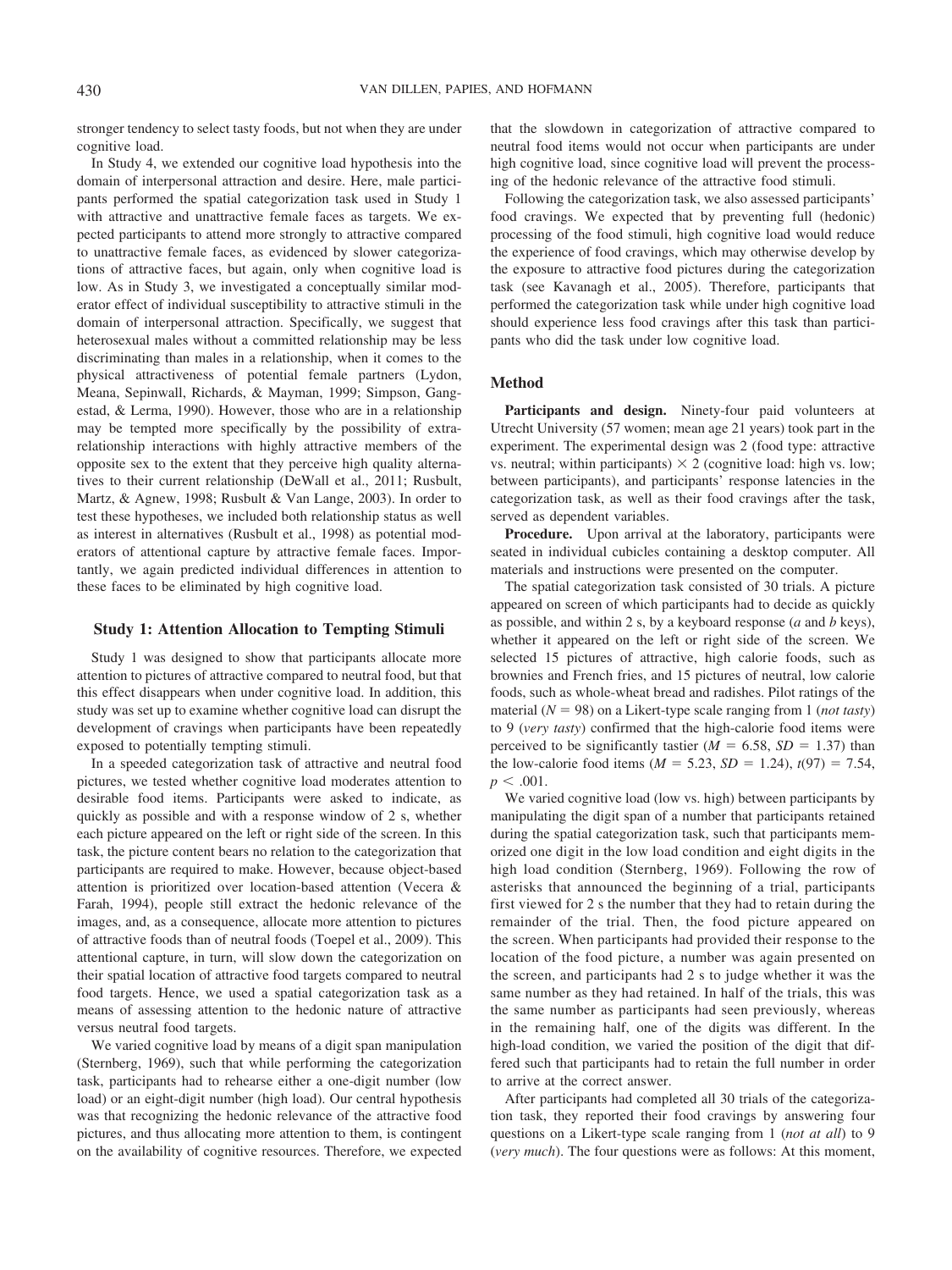. . . how much do you desire to eat?; . . . how much appetite do you feel?; . . . how much do you feel the urge to eat?; and . . . how much do you feel like snacking? (Cronbach's  $\alpha = .94$ ). Finally, participants were thanked for their efforts, debriefed, and paid by the experimenter.

## **Results**

**Digit span performance.** A one-way analysis of variance (ANOVA) of participants accuracy on the digit span task with cognitive load (one digit vs. eight digits) as an independent variable revealed a significant effect,  $F(1, 93) = 345.81$ ,  $p < .001$ ,  $\eta^2$  = .790. As intended, participants were less accurate in the high load condition  $(M = 58\%, SD = 9\%)$  than in the low load condition ( $M = 93\%$ ,  $SD = 10\%$ ). We also observed an effect of cognitive load on response times,  $F(1, 93) = 267.24$ ,  $p < .001$ ,  $\eta^2$  = .738, as participants were faster to respond to the one-digit numbers ( $M = 1,119$  ms,  $SD = 342$  ms) than to the eight-digit numbers ( $M = 2,249$  ms,  $SD = 333$  ms).

**Spatial categorization task.** To analyze participants' response times on the categorization task, we conducted a full factorial repeated measures ANOVA, with food type and cognitive load as within- and between-subjects factors, respectively. We excluded response latencies larger than 1,800 ms and smaller than 200 ms (5% of the data points) from subsequent analyses in order to reduce the influence of outliers. This ANOVA revealed the predicted two-way interaction between food type and cognitive load,  $F(1, 92) = 4.68$ ,  $p = .033$ ,  $\eta^2 = .050$ . As can be seen in [Figure 1,](#page-4-0) and in line with our hypothesis, pairwise comparisons showed that under low load, participants were slower to respond to attractive food items ( $M = 788$ ,  $SD = 245$ ) than to neutral food pictures ( $M = 731$ ,  $SD = 228$ ),  $F(1, 92) = 4.69$ ,  $p = .033$ ,  $\eta^2 =$ .051. However, under high cognitive load, participants responded equally fast to attractive and neutral food pictures (respectively,  $M = 711$ ,  $SD = 201$ , and  $M = 720$ ,  $SD = 210$ ;  $F < 1$ ). Likewise, when we compared the effects of load for attractive and neutral food pictures, we observed a marginally significant effect of load on response latencies to attractive pictures,  $F(1, 92) = 2.77$ ,  $p =$ .098,  $\eta^2$  = .029, but not to neutral pictures ( $F < 1$ ). Thus,



<span id="page-4-0"></span>*Figure 1.* Average response times in milliseconds on the spatial categorization task of Study 1 to attractive and neutral food pictures as a function of cognitive load (low; high). Greater response times to attractive compared to unattractive female faces reflect greater selective attention to attractive female faces. Error bars represent the standard error of the mean.

cognitive load prevented selective attention to the attractive food pictures in the categorization task.

**Cravings.** To examine participants' cravings following the categorization task, we conducted an analysis of variance with cognitive load as independent variable. As predicted, this revealed an effect of load,  $F(1, 92) = 3.95$ ,  $p = .052$ ,  $\eta^2 = .041$ , albeit only marginally significant. Participants reported more intense cravings in the low load condition ( $M = 5.81$ ,  $SD = 2.10$ ) than in the high load condition ( $M = 4.97$ ,  $SD = 2.04$ ).

#### **Discussion**

Using a spatial categorization task, Study 1 showed that participants under low cognitive load allocated more attention toward tempting than to neutral stimuli, as evidenced by slower spatial categorizations of attractive food pictures compared to neutral food pictures. However, this effect disappeared for participants under high cognitive load: Here, participants were equally fast to respond to tasty and neutral food items. This suggests that they may not have assessed the hedonic relevance of the attractive food items when cognitive load was high. Our load manipulation similarly affected participants' snack cravings following the categorization task: When participants had been under high load during the exposure to attractive food pictures in the categorization task, they experienced less intense cravings after the task than in the low load condition. Hence, the desire to consume attractive food temptations may only develop to the extent that people have ample resources to assess their hedonic value.

## **Study 2: Hedonic Processing of Temptation**

Study 1 suggested that participants allocated more attention to attractive compared to neutral food pictures, but that cognitive load eliminated this effect. However, while these findings suggest that when participants are under cognitive load, they cannot extract the hedonic relevance of the food pictures, this explanation was not tested directly. Therefore, Study 1 may still leave room for alternative interpretations. As an example, one could argue that perhaps participants did assess the hedonic relevance of attractive food cues during the long digit span task (i.e., the high load condition), but quickly responded to the left-right position of these cues in order to prevent interference with performance on the digit span task. The attractive pictures displayed during the categorization task, in contrast, presumably were less likely to interfere with the short digit span task (i.e., the low load condition); therefore, participants may have "allowed" themselves to devote more attention to the attractive food pictures and, hence, to take longer to indicate their position during the short digit span task.

Study 2 was designed to rule out such accounts by showing more directly that load prevents processing of the hedonic relevance of attractive food cues. To do so, we decided to measure the activation of hedonic thoughts in response to food temptations. We employed a modified version of a primed lexical decision task that has been used previously in research on dieting [\(Papies et al.,](#page-15-9) [2007\)](#page-15-9). This task was designed to assess the cognitive accessibility of words related to desire and enjoyment of food (e.g., delicious, tasty, enjoying). We expected participants to spontaneously activate hedonic thoughts in response to attractive food pictures, but not to neutral food pictures. This should be reflected in shorter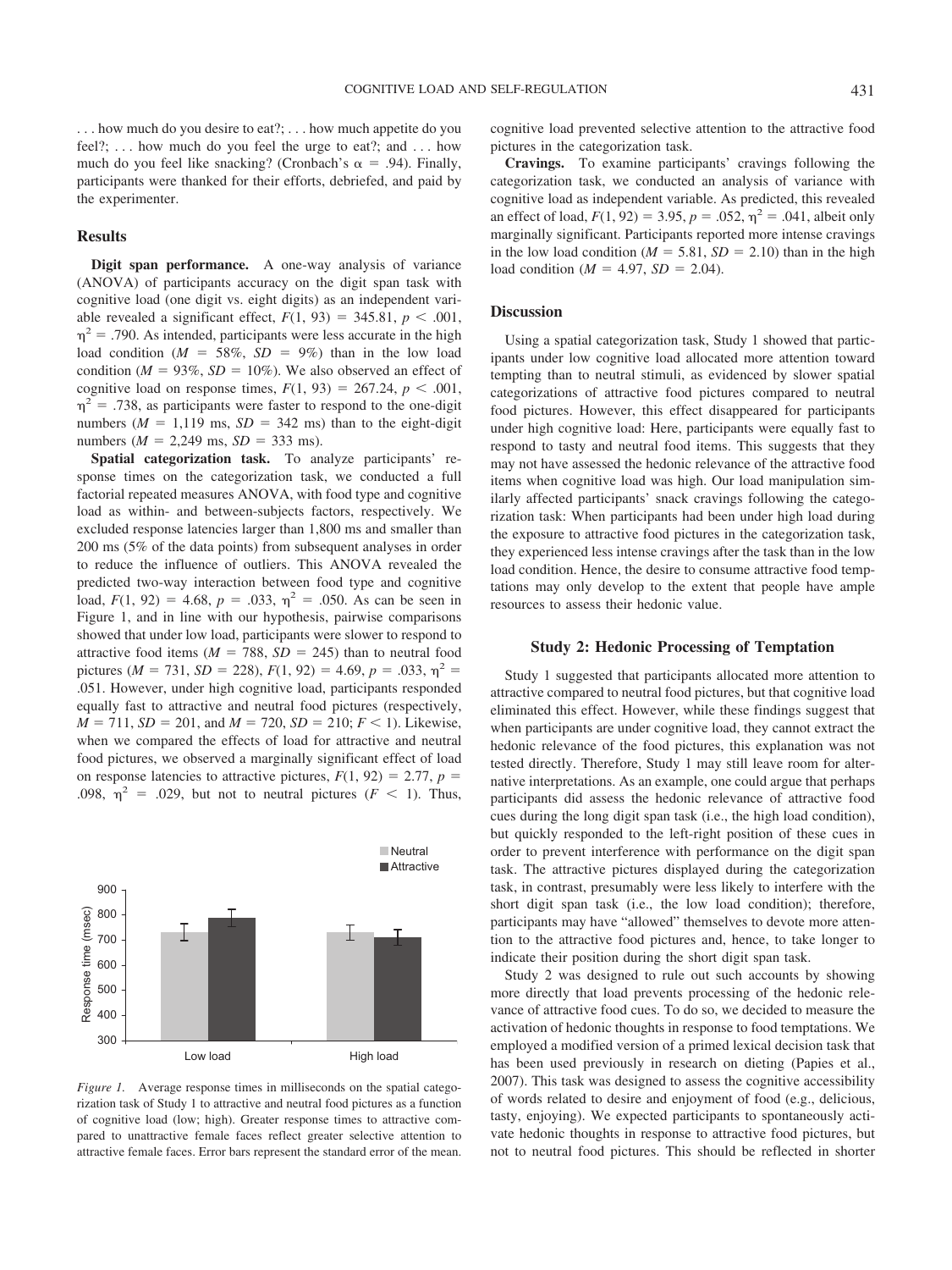reaction times to hedonic words in the lexical decision task, due to their increased accessibility. Reaction times to neutral, nonhedonic target words should not be affected by these attractive primes.

As our critical manipulation, we concurrently varied cognitive load, such that it was either absent, moderate, or high. Importantly, we expected faster recognition of hedonic words after the display of attractive food pictures than after neutral food pictures, but only when sufficient cognitive resources are available, that is, in the absence of a high concurrent cognitive load. When cognitive load was high, we expected that food temptations would not trigger any hedonic thoughts and as a consequence, we expected no effect of food type on the recognition of hedonic targets.

In this study, we also included an additional condition in which participants did not receive a concurrent task, in order to get a more fine-grained insight into the effects of cognitive load on hedonic processing. By comparing a no load condition with a moderate load and a high load condition, we wished to disentangle whether the differences between conditions found in Study 1 were due to the mere presence of a secondary task, or to the reduction of cognitive capacity due to the digit span manipulation. We hypothesized hedonic processing to be blocked only when processing resources are strongly absorbed by a demanding concurrent task (the high load condition; see [Vytal, Cornwell, Arkin, &](#page-16-17) [Grillon, 2012,](#page-16-17) for a similar account of the effects of cognitive load). Thus, we expect hedonic reactions to food to be activated in the no load and the moderate load condition, but no longer in the high load condition.

## **Method**

**Participants and design.** One hundred and seven paid volunteers at Leiden University (59 women; average age 21 years) took part in the experiment. We used a 2 (prime: attractive food vs. neutral food pictures; within participants)  $\times$  2 (target: hedonic vs. neutral words; within participants)  $\times$  3 (cognitive load: no vs. moderate vs. high; between participants) experimental design.

**Procedure.** Upon arrival at the laboratory, participants were seated in individual cubicles containing a desktop computer. All materials and instructions were presented on the computer. Participants were told that they would be presented with pictures and words. They instructed to view each picture carefully, and to respond to the target words as quickly and accurately as possible by pressing the clearly labeled "yes" or "no" keys to indicate whether the word was an existing Dutch word or not. The lexical decision task began with 10 practice trials. Each trial consisted of a row of asterisks presented in the center of the screen for 1,000 ms, followed by the picture prime for 450 ms and followed by a blank screen for 250 ms. Subsequently, a letter string was presented between four asterisks on each side, signaling to participants that this was the target word requiring a lexical decision. The target remained on the screen until the participant responded or for a maximum of 2 s. The next trial started after an interval of 1,000 ms.

We selected as primes 15 pictures of attractive foods, and 15 pictures of neutral foods. The pictures were taken from the same stimulus set as used in Study 1. In addition, 30 nonfood pictures, such as pictures of a telephone and a lamp, were presented to mask the actual purpose of the experiment. All objects (food, nonfood)

were displayed in equal size and were centrally positioned against a white background.

Following the practice trials, participants proceeded with the actual lexical decision task, which consisted of 60 trials. Half of these trials presented words as targets, and half presented nonwords, such that the probability that a word or a non-word target would appear was the same. Of the 30 word-trials, our 20 critical trials consisted of 10 hedonic and 10 neutral word targets (see the Appendix). These were equally often preceded by either an attractive or a neutral food picture. In addition, there were 10 foodunrelated filler trials containing a non-food object as a prime and a neutral word as target.

Of the 30 non-word trials, 10 were preceded by either an attractive food prime or a neutral food prime in order to preclude participants' expectancy that food primes would invariably be followed by a word-target. The remaining 20 non-word trials contained pictures of non-food objects as primes. All trials were presented in random order.

Cognitive load during the lexical decision task was varied between participants, using the same digit span manipulation as in Study 1. Participants were randomly assigned to one of three conditions. In the no load condition, participants simply performed the primed lexical decision task. In the moderate load condition, following the row of asterisks that announced the beginning of a trial, participants first viewed a five-digit number for 2 s (e.g., "46385") that they had to retain during the remaining of the trial [\(Sternberg, 1969\)](#page-16-16). In the high load condition, this was an eightdigit number (e.g., "25371906"). After participants had provided their response on a trial of the lexical decision task, they were again presented with a number, and indicated within a 2-s time window whether or not this was the same number as they had memorized.

At the end of the study and after an unrelated task, participants were debriefed, paid, and thanked.

## **Results**

**Digit span performance.** An ANOVA of participants' accuracy rates on the digit span task with cognitive load (moderate vs. high) as an independent variable yielded a significant effect of cognitive load,  $F(1, 64) = 64$ . 53,  $p < .001$ ,  $\eta^2 = .506$ . Response latencies on the digit span task were not affected by load,  $F(1, 64)$  < 1. Participants in the high load condition successfully retrieved on average 76% of the eight-digit numbers  $(SD = 10\%)$ and took 1,550 ms to respond  $(SD = 348 \text{ ms})$ . Participants in the moderate load condition successfully retrieved on average 91% of the five-digit numbers  $(SD = 5\%)$  with an average response latency of  $1,486 \text{ ms } (SD = 324 \text{ ms})$ . No effects of prime or target in the lexical decision task on digit retrieval rates were observed (all  $ps > .200$ ).

**Primed lexical decision task.** The main dependent variable was participants' average response latency for indicating that the hedonic and neutral target words were existing Dutch words. There were no incorrect responses. Response latencies larger than 1,800 ms and smaller than 200 ms (4% of the data points) were excluded from subsequent analyses in order to reduce the influence of outliers.

Response latencies were analyzed in a 2 (prime: attractive vs. neutral food picture)  $\times$  2 (target: hedonic vs. neutral word)  $\times$  3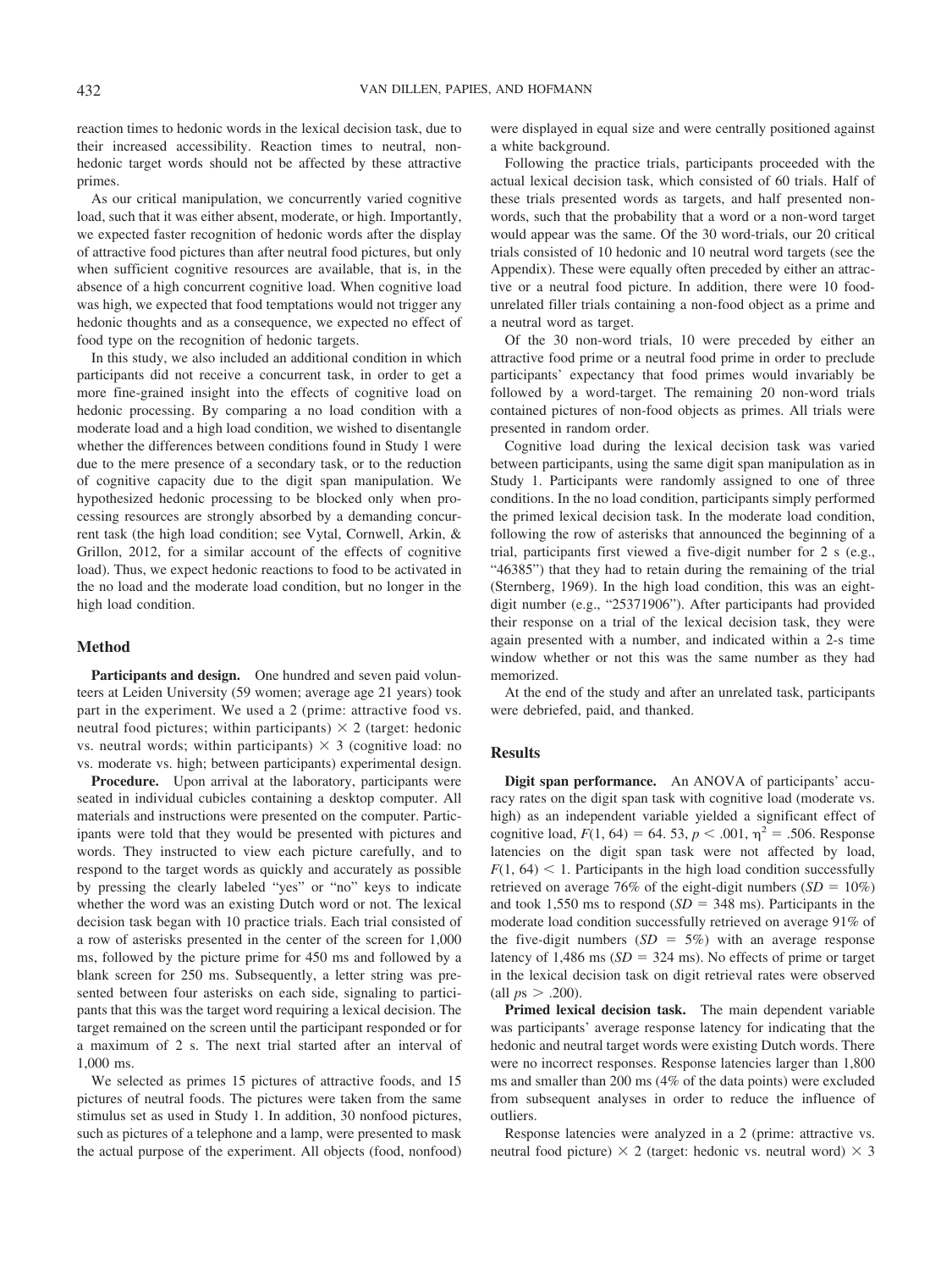(cognitive load: no, moderate, high) full-factorial ANOVA. There was a main effect of cognitive load,  $F(2, 104) = 22.19, p < .001$ ,  $\eta^2$  = .299. Pairwise comparisons (adjusted for multiple comparisons) showed that, compared to the no load condition  $(M = 588)$ ms,  $SD = 184$  ms), participants were significantly slower to respond on the lexical decision task when concurrently memorizing five digits (moderate load;  $M = 764$  ms,  $SD = 231$  ms;  $p <$ .001) or eight digits (high load;  $M = 809$  ms,  $SD = 284$  ms;  $p <$ .001). We also observed a main effect of target,  $F(1, 105) = 16.29$ ,  $p < .001$ ,  $\eta^2 = .135$ . Participants were generally faster to recognize neutral words  $(M = 705, SD = 195)$  than hedonic words  $(M = 736, SD = 195).$ <sup>1</sup>

The analysis further revealed the predicted three-way interaction between prime, target, and cognitive load,  $F(2, 104) = 3.33$ ,  $p =$ .040,  $\eta^2$  = .060. To examine this interaction, we analyzed the effects of prime and target for the three cognitive load conditions separately. In line with our hypotheses, we found an interaction effect of prime and target in the no load condition,  $F(1, 41) = 5.92$ ,  $p = .019$ ,  $\eta^2 = .126$ . As displayed in [Figure 2,](#page-6-0) participants were faster to recognize hedonic words primed by attractive food pictures ( $M = 580$ ,  $SD = 112$ ) than hedonic words primed by neutral food pictures ( $M = 617$ ,  $SD = 119$ ),  $F(1, 41) = 7.85$ ,  $p = .008$ ,  $\eta^2$  = .161. However, the type of prime did not affect the response latencies for neutral words ( $p > .35$ ).

In the moderate load condition, we observed a similar interaction of prime and target,  $F(1, 34) = 5.38$ ,  $p < .001$ ,  $\eta^2 = .318$ .



<span id="page-6-0"></span>*Figure 2.* Average response times in milliseconds to neutral words (Panel A) and hedonic words (Panel B) on the lexical decision task of Study 2 as a function of cognitive load (no; moderate; high) and neutral and attractive food pictures as primes. Error bars represent the standard error of the mean.

Although participants were generally slower than in the no load condition, they were still faster to recognize hedonic words primed by attractive food pictures ( $M = 749$ ,  $SD = 198$ ) than by neutral food pictures ( $M = 821$ ,  $SD = 213$ ),  $F(1, 34) = 12.47$ ,  $p = .001$ ,  $\eta^2$  = .268. As in the no load condition, participants in the moderate load condition were about equally fast in recognizing neutral words primed by high attractive food pictures as by neutral food pictures ( $p = .091$ ).

Importantly, in the high load condition, we did not observe an interaction between prime and target,  $F(1, 29) < 1, p > .95$ . In line with our predictions, participants' response latencies to both hedonic and neutral target words were unaffected by whether these were preceded by attractive or neutral food pictures. These results are displayed in [Figure 2.](#page-6-0)

## **Discussion**

Study 2 confirmed our hypotheses concerning the effects of cognitive load on the hedonic responses to attractive food stimuli. Under no load or moderate load, participants were faster to recognize hedonic target words when these were preceded by attractive food pictures compared to neutral food pictures. High cognitive load, however, completely eliminated the priming effect of attractive food pictures on the accessibility of hedonic words. These findings suggest that the activation of hedonic thoughts in response to tempting food items is resource dependent, such that their activation is prevented only when concurrent task load is sufficiently high, and not under any dual task conditions. Thus, high concurrent task load, but not low, or even moderate task load, appears to occupy the very cognitive resources involved in the processing of the hedonic relevance of stimuli.

# **Study 3: Unhealthy Snack Choice**

The results of Studies 1 and 2 provide first evidence that high cognitive load prevents the processing of the hedonic properties of food temptations and their impact on motivation and, thus, may actually reduce the need for self-control. In other words, if one does not recognize the temptation, there is little need to downregulate one's cravings for food in an effortful manner, and making healthy choices should be much easier.

In Study 3, we tested the effects of cognitive load on temptation by looking at healthy eating behavior more directly. Rather than assessing the experience of food cravings after the exposure to attractive food pictures with or without high cognitive load, we extended our test to actual food choice. In this study, participants again categorized pictures of attractive and neutral foods, and we then assessed their subsequent choice between desirable and neutral snacks at the end of the experiment.

This time, the categorization task required participants to categorize the objects in the pictures as edible or inedible [\(Toepel et](#page-16-13) [al., 2009\)](#page-16-13), while we again varied cognitive load. We reasoned that

 $<sup>1</sup>$  Although we tried to match for word length, the faster reaction time to</sup> neutral words may be due to the fact that these words might be more familiar than the hedonic words we used. Important for our current analysis, this pattern of findings was consistent across load conditions, which implies that it probably did not reflect any differences in hedonic processing of the target words as the result of varying task load.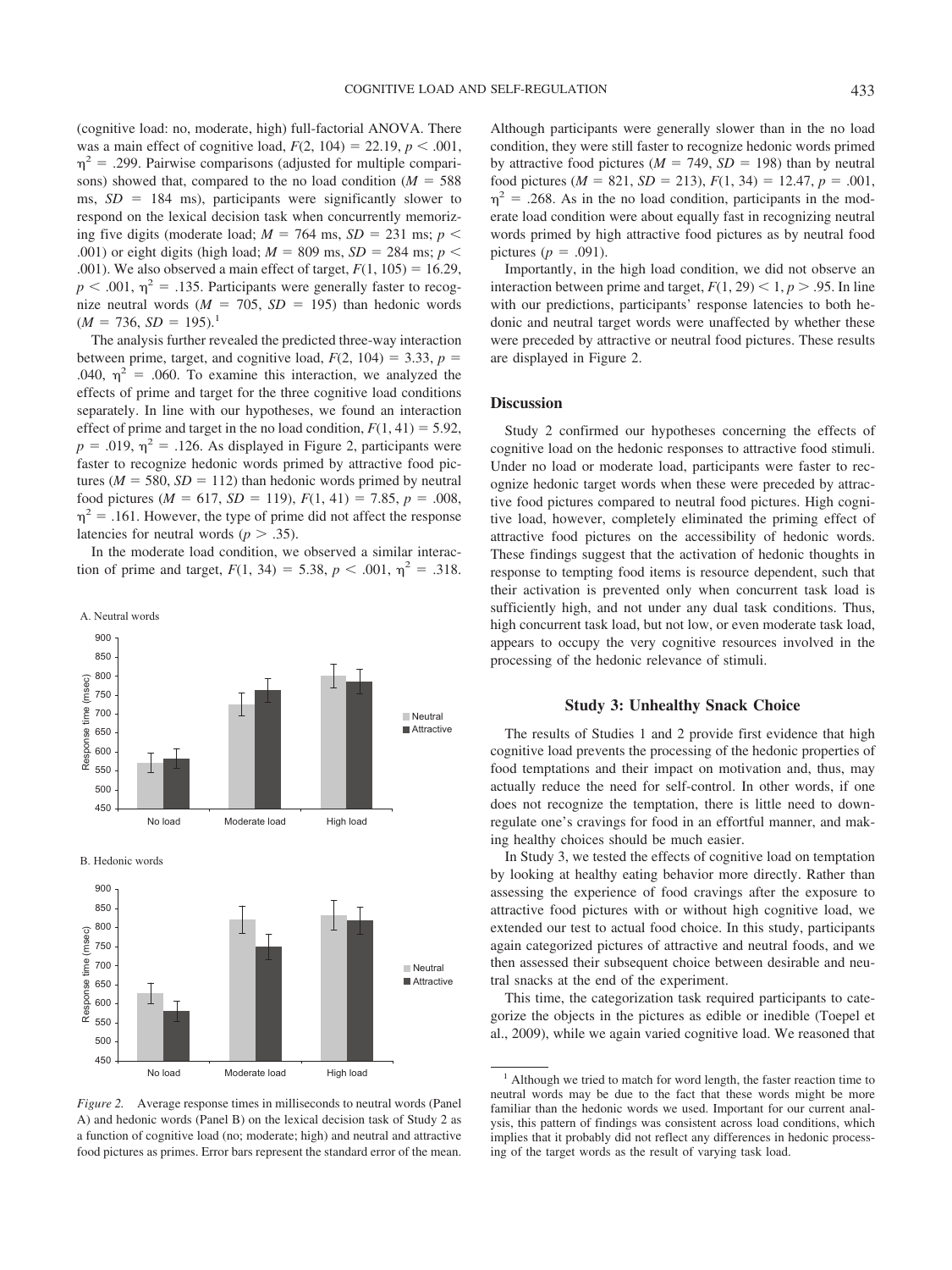when participants categorize pictures as edible or inedible, their responses would be facilitated when the pictures represented attractive foods compared to neutral foods because the hedonic content of the pictures is related to the activated category in a meaningful way and attention to this content will therefore speed up categorization [\(Barsalou, 1985;](#page-14-19) [Burnett, Medin, Ross, & Blok,](#page-14-20) [2005\)](#page-14-20). Thus, contrary to Study 1, attention to the hedonic relevance of attractive food would be reflected in faster, rather than slower, responses to attractive compared to neutral foods. This way, we aimed to show that the effects of cognitive load would extend across different experimental tasks and independent of whether attention to the hedonic aspects of attractive foods would either slow down or speed up responses on the categorization task.

In order to examine whether cognitive load also helps to reduce the hedonic effects of attractive food items for people who are particularly sensitive to the allure of food in their environment, we moreover included an individual difference measure of participants' psychological susceptibility to desirable food items (Power of Food Scale [PFS]; [Lowe et al., 2009\)](#page-15-18). This scale measures self-reported sensitivity to food temptations in different situations by means of 21 questions, such as when food is available, when food is merely present, or when one has tasted some of food available (e.g., "If I see or smell a food I like, I get a powerful urge to have some"; "It seems like I have food on my mind a lot"). Thus, the PFS assesses the experienced effect of tempting food that arises from psychological sensitivity to its hedonic qualities, rather than from actual physiological deprivation. This is particularly relevant in food rich societies, and the expected reward from the consumption of highly palatable foods has been found to be at least as predictive of food (over)consumption as actual food deprivation [\(Appelhans et al., 2011;](#page-14-21) [Lowe & Butryn, 2007;](#page-15-22) [Pinel, Assanand, &](#page-15-23) [Lehman, 2000;](#page-15-23) [Schultes, Ernst, Wilms, Thurnheer, & Hallschmid,](#page-15-24) [2010;](#page-15-24) [Stroebe, Papies, & Aarts, 2008\)](#page-16-18). The PFS has earlier been demonstrated to have adequate internal consistency and test–retest reliability [\(Lowe et al., 2009\)](#page-15-18).

We predicted participants scoring high on the PFS to display greater differences in categorization speed between attractive and neutral foods than participants with low PFS scores, because they are more likely to attend to the attractive food's hedonic qualities. In line with previous studies [\(Bishop, 2009;](#page-14-22) [Vytal et al., 2012\)](#page-16-17), we expected this difference to be reduced by cognitive load. In addition, we expected an effect of PFS on food choice, such that participants with higher PFS scores would more likely make unhealthy, hedonic food choices after being exposed to attractive food in the categorization task, but again only when cognitive resources had been available to process the hedonic quality of the food pictures. In other words, we expected that cognitive load would eliminate the effects of individual variations in sensitivity to food rewards by preventing the hedonic processing of tempting food cues and, accordingly, their impact on attention and subsequent food choices.

#### **Method**

**Participants and design.** Forty-nine paid volunteers at Leiden University (36 women; average age 21 years) took part in the experiment. The study had a 2 (food type: attractive vs. neutral; within participants)  $\times$  2 (cognitive load: no vs. high; between participants) design with participants' response times on the food categorization task, as well as their subsequent snack choice as dependent variables.

**Procedure.** Upon arrival, participants were led to individual cubicles with a personal computer, on which all further instructions were provided. We first asked participants to complete the Power of Food Scale (PFS; [Lowe et al., 2009;](#page-15-18)  $\alpha = .89$ ) using a 9-point scale ranging from 1 (*not at all*) to 9 (*very much*), after which they first proceeded to an unrelated study, which served as a filler task for the current study.

After the filler task and a brief introduction, participants performed the speeded categorization task in which they viewed pictures of food items and food-unrelated objects. Cognitive load was again varied by means of a digit span manipulation such that participants concurrently either rehearsed no digits (no load), or eight digits (high load). From the same set as used in the previous studies, we selected 18 pictures of attractive foods, such as brownies and French fries, and six pictures of neutral foods, such as whole-wheat bread and radishes. In addition, six nonfood pictures, such as pictures of a telephone and a lamp, were presented to mask the actual purpose of the experiment. We displayed significantly more attractive food items than neutral food or nonfood items in order to induce stronger cravings [\(Kavanagh et al., 2005\)](#page-15-12).

Accordingly, the categorization task consisted of 30 trials. In the high load condition, each trial started with the display of an eight-digit number (e.g., "25371906") for 2 s, which participants had to retain during the trial. Next, a picture appeared, of which participants had to decide as quickly as possible, and within 2 s, by a keyboard response (*a* and *b* keys, counterbalanced) whether it was a food (edible) or a nonfood item (inedible). Next, a number again appeared on the screen, and participants had 2 s to judge whether it was the same number as they had retained. In the no load condition, participants did not memorize any digits during the categorization task.

At the end of the study, participants were thanked for their efforts, and the experimenter explained that the snacks stalled in the experimenter room were leftovers from the departmental Sinterklaas celebration<sup>2</sup> and that the participants were free to take one snack. The foods were tangerines and apples (healthy snacks) as well as chocolates and marzipan (unhealthy snacks). The experimenter unobtrusively recorded participants' food choices. Finally, participants were debriefed and paid by the experimenter.

#### **Results**

**Digit span performance.** Participants on average successfully retrieved 71% of the eight-digit numbers  $(SD = 18\%)$  and took 1,878 ms on average to respond  $(SD = 650 \text{ ms})$ .

**Food categorization task.** To reduce the influence of outliers, response latencies under 200 ms and over 1,800 ms were first removed (3% of the data points). Due to a technical failure, we did not record the response latencies of three participants, who were thus excluded from all subsequent analyses.

We analyzed participants' response times on the categorization task in a multivariate regression analysis in the general linear

<sup>2</sup> Sinterklaas is a traditional winter holiday figure in the Netherlands, Belgium, Aruba, Suriname, Curacao, Bonaire, and Indonesia; he is celebrated annually on Saint Nicholas' eve (December 5th) or, in Belgium, on the morning of December 6th ("Sinterklaas," n.d.).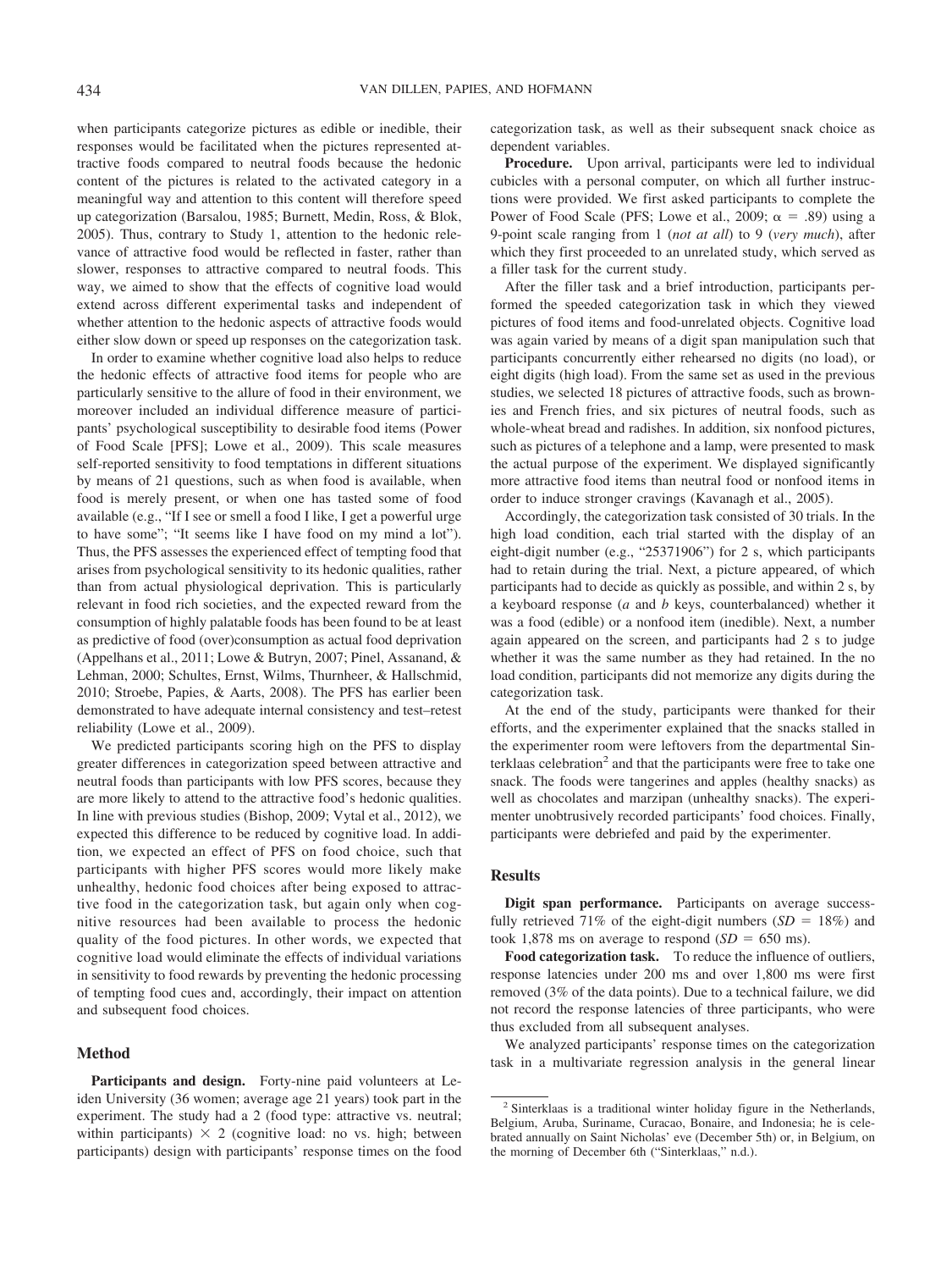model (GLM; full factorial), with food type and cognitive load as categorical predictors, and PFS scores as a continuous predictor, while including all main and interaction effects. The GLM is a multivariate regression model that allows the assessment of the influence of categorical and continuous predictor variables and their interactions as in a multivariate ANOVA, while retaining the continuous character of individual difference variables, such as PFS scores (see [Tabachnick & Fidell, 2001, pp. 901–](#page-16-19)903; see also [Papies & Hamstra, 2010\)](#page-15-2).

This analysis revealed a highly significant main effect of load,  $F(1, 45) = 65.89, p < .001, \eta^2 = .61$ , such that participants were slower to respond under high cognitive load ( $M = 756$ ,  $SD = 142$ ) compared to no cognitive load  $(M = 448, SD = 126)$ . More importantly, we again found the predicted two-way interaction between food type and cognitive load,  $F(1, 45) = 10.68$ ,  $p = .002$ ,  $\eta^2$  = .20. In line with our hypotheses, planned comparisons showed that in the absence of cognitive load, participants were faster to categorize attractive food items  $(M = 438, SD = 120)$ than neutral food items  $(M = 461, SD = 133)$ ,  $F(1, 48) = 9.99$ ,  $p = .003$ ,  $\eta^2 = .192$ , whereas participants responded equally fast to attractive and neutral food items when they were under high cognitive load (respectively,  $M = 763$ ,  $SD = 134$ , and  $M = 749$ ,  $SD = 149; F < 1$ ).

We also observed a three-way interaction between food type, cognitive load, and PFS scores,  $F(1, 45) = 6.71$ ,  $p = .01$ ,  $\eta^2 = .14$ ,

which is displayed in [Figure 3.](#page-8-0) To further examine this interaction, we next analyzed the effects of cognitive load and food type separately, for participants scoring high or low on the PFS (one standard deviation above or below the mean, respectively; see [Cohen, Cohen, West, & Aiken, 2003,](#page-14-23) for this procedure). For participants scoring high on the PFS, this analysis revealed a significant interaction between cognitive load and food type,  $F(1, 45) = 16.55, p < .001, \eta^2 = .283$ . Without load, these participants were significantly faster to categorize attractive than neutral food items,  $F(1, 45) = 28.55$ ,  $p < .001$ ,  $\eta^2 = .405$ , but under high load, there was no effect of food type on categorization latencies,  $F(1, 45) = 2.27$ ,  $p = .140$ ,  $\eta^2 = .051$ . For participants scoring low on the PFS, we did not observe an interaction between cognitive load and food type,  $F(1, 45) < 1$ .

**Snack choice.** Next, we analyzed the percentage of participants who chose an unhealthy snack (unhealthy  $= 1$ , healthy  $= 0$ ) after the study by means of a multiple binary logistic regression (following the recommendations by [Hayes & Matthes, 2009\)](#page-15-25), with PFS scores, cognitive load, and their interaction as predictors. Because all participants chose to take a snack of some kind (unhealthy or healthy), there were no missing values for the analysis of snack choice. The analysis yielded a main effect of PFS scores,  $B = -3.59$ ,  $SE = 1.42$ , Wald(1) = 6.42,  $p = .010$ ; a marginally significant effect of load,  $B = 1.48$ ,  $SE = 0.76$ ,  $Wald(1) = 3.79, p = .053$ ; and a significant interaction between



<span id="page-8-0"></span>*Figure 3.* Estimated response times in milliseconds on the food categorization task of Study 3 to neutral and attractive food pictures as a function of cognitive load (no; high) and low (Panel A) and high (Panel B) scores on the Power of Food Scale (PFS). Low and high PFS values represent  $\pm 1$  SD from the respective means. Smaller response times to attractive versus neutral food pictures reflect greater selective attention to attractive food. Error bars represent the standard error of the mean.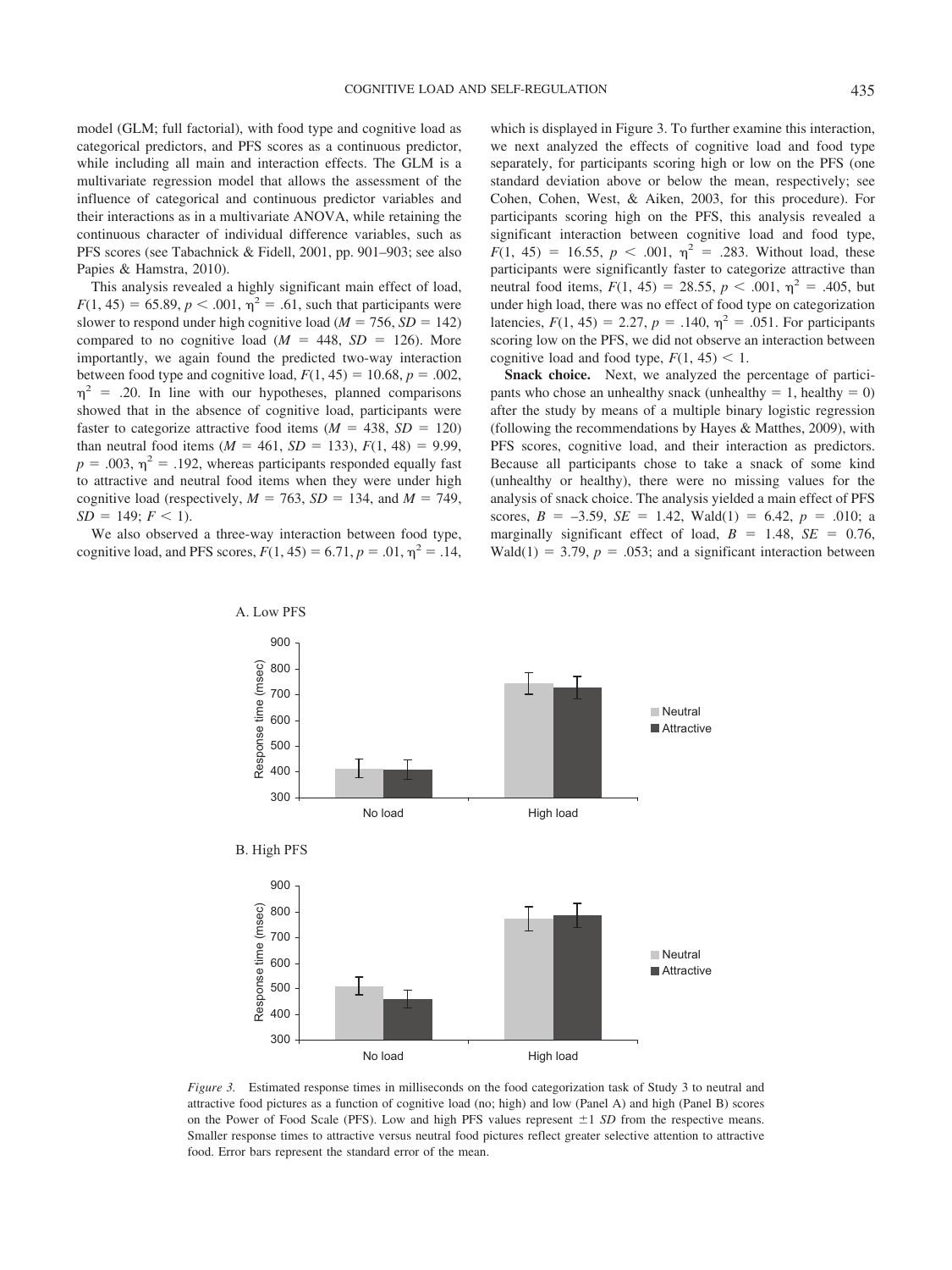cognitive load and PFS scores,  $B = 2.68$ ,  $SE = 0.97$ , Wald(1) = 7.63,  $p = 0.006$ . To further analyze this interaction and test our specific hypotheses, we probed the effects of cognitive load within high or low power of food  $(\pm 1 \text{ SD})$ . As illustrated in [Figure 4,](#page-9-0) there was no effect of cognitive load for participants low on PFS,  $B = -1.12$ ,  $SE = 1.00$ , Wald(1) = 1.26,  $p = .26$ . For participants high on PFS, however, and similar to the results on the food categorization task, there was a significant effect of cognitive load on snack choice,  $B = 4.08$ ,  $SE = 1.39$ , Wald(1) = 8.65,  $p = .003$ , such that these participants were more likely to select an unhealthy snack after performing the categorization task without cognitive load rather than with high cognitive load.

#### **Discussion**

Replicating the findings of Study 1 with a different categorization task, Study 3 showed that cognitive load blocks attention to the hedonic properties of tasty food cues. Here, participants were faster to categorize tasty high-calorie foods than low-calorie foods as edible, but not when their cognitive resources were taxed by a demanding concurrent task. This processing bias was most pronounced for individuals highly sensitive to food temptations, but again, only when cognitive load was absent and not when cognitive load was high. High cognitive load also resulted in a general slowdown of responses to the food categorization task. This slowdown was likely due to the increased attentional demands of the high-load task [\(Barrouillet, Bernardin, Portrat, Vergauwe, &](#page-14-24) [Camos, 2007;](#page-14-24) for a similar finding, see [Van Dillen & Koole,](#page-16-9) [2009\)](#page-16-9).

In addition, we extended the effect of blocking cognitive resources from cravings to actual food choice. As the interaction between load and PFS revealed, participants high in sensitivity to tempting food, compared to those low in sensitivity to tempting food, were much more likely to choose an unhealthy snack when they were not under cognitive load. In contrast, under high load, however, participants' snack choice was not affected by their sensitivity to food temptations. These results suggest that cognitive load prevented the translation of participants' psychological vulnerability to the tempting value of attractive food into actual unhealthy food choice. Based on Studies 1 and 2, we can assume



<span id="page-9-0"></span>*Figure 4.* Unhealthy snack choice (probabilities) in Study 3 as a function of cognitive load (no; high) and standardized scores on the Power of Food Scale (PFS). High and low PFS values represent  $\pm 1$  *SD* from the respective means.

that participants under load did not process the hedonic relevance of the tasty foods and therefore may have developed considerably lower motivational impetus to choose and consume otherwise tempting food. As a result, it was easier for them to refrain from choosing the attractive, unhealthy snacks.

#### **Study 4: Interpersonal Attraction**

Study 4 was designed to replicate and extend the findings of Studies 1–3 in a different domain. Our studies so far have demonstrated that cognitive load can reduce attention to the hedonic properties of attractive food stimuli, prevent food cravings which otherwise develop during the exposure to attractive food pictures, and facilitate healthier choices. In Study 4, we examined these self-regulatory benefits of cognitive load in the domain of interpersonal behavior. Thus, rather than examining the effects of load on the processing bias for tasty food items, this study examined its effects on male participants' attention to attractive female faces.

Because people in an intimate relationship perceive attractive members of the opposite sex differently [\(Maner, Gailliot, & Miller,](#page-15-26) [2009\)](#page-15-26), we expected that participants' processing of attractive others as potential partners could be influenced by their relationship status. Thus, we included this variable in our experimental design. In order to get a more fine-grained understanding of participants' motivation with respect to attractive others, we also measured the extent to which participants in a relationship still perceived alternatives to their current relationship partner [\(Rusbult et al., 1998\)](#page-15-20). We reasoned that, compared to participants with low interest, participants with high interest in alternatives would allocate relatively more attention to pictures of attractive females than of unattractive females, even though they are currently in a relationship (see also [DeWall et al., 2011\)](#page-14-18).

## **Method**

**Participants and design.** Eighty-eight paid volunteers at Utrecht University (all men; all heterosexual; average age 21 years) took part in the experiment. The experimental design was a 2 (target attractiveness: attractive vs. unattractive; within participants)  $\times$  2 (cognitive load: high vs. low; between participants)  $\times$ 2 (relationship status: in a relationship vs. single; betweenparticipants) design. Forty-five participants were in a relationship, and 39 reported to be single. Due to technical problems, the computer did not record response latencies of four participants, and the attractiveness ratings as well as interest in alternatives of another seven participants, leaving 84 participants, 77 participants, and 31 participants, respectively, for the analyses of these dependent variables.

**Procedure and equipment.** Participants performed the same speeded categorization task used in Study 1 and indicated the spatial location of attractive versus unattractive female faces on the screen. In addition, we added filler trials with male faces to disguise the purpose of the experiment. The total stimulus set thus consisted of 60 pictures: 15 attractive female faces, 15 unattractive female faces, and 30 male faces. All faces were drawn from a database developed by [van Leeuwen and Macrae \(2004\).](#page-16-20)

Cognitive load was again varied between participants by means of the same digit span manipulation used in the previous studies. That is, at the beginning of each trial of the categorization task,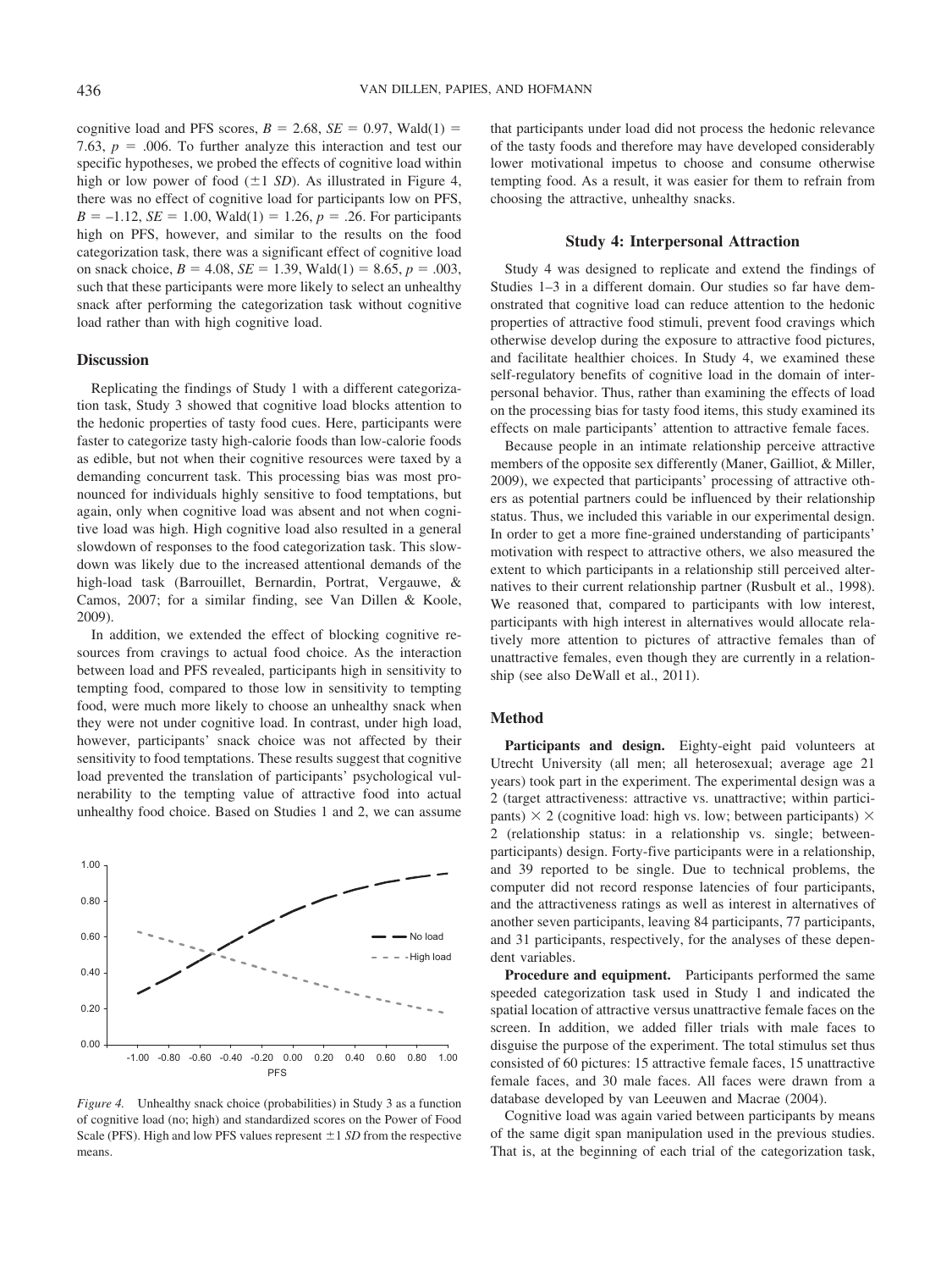participants rehearsed either one-digit (low cognitive load) or eight-digit (high cognitive load) numbers and indicated at the end of each trial whether or not the rehearsed number matched a target number displayed on the screen.

Following the categorization task, participants indicated whether they were currently in a romantic relationship. In case participants confirmed this, we asked them to fill out the Interest in Alternatives scale, a five-item measure of people's perceptions of the potential alternatives to their relationship from [Rusbult et al.](#page-15-20) (1998; e.g., "The people other than my partner with whom I might become involved are very appealing";  $1 = \frac{strongly}{disagree}$ ,  $7 =$ *strongly agree*; Cronbach's  $\alpha = .90$ ). If participants indicated they were single, they proceeded to the next part of the experiment.

We then again presented all participants with each of the faces used in the categorization task and asked them to indicate on a 9-point scale  $(1 = not at all, 9 = very)$  how attractive they found these faces. At the end of the study, participants were thanked for their efforts, debriefed, and paid by the experimenter.

#### **Results**

**Digit span performance.** A one-way ANOVA of participants' accuracy on the digit span task with cognitive load (one digit vs. eight digits) as an independent variable revealed an effect of load,  $F(1, 87) = 145.25, p < .001, \eta^2 = .520$ . Participants were less accurate in the high load condition ( $M = 66\%$ ,  $SD = 8\%$ ) than in the low load condition ( $M = 92\%$ ,  $SD = 9\%$ ).

**Attractiveness ratings.** Analyses of participants' attractiveness ratings confirmed that they found the attractive female faces  $(M = 6.70, SD = 1.41)$  more attractive than the unattractive female faces ( $M = 3.06$ ,  $SD = 1.54$ ),  $F(1, 76) = 239$ ,  $p < .001$ ,  $\eta^2$  = .750. We also observed a main effect of relationship status,  $F(1, 76) = 8.70, p = .004, \eta^2 = .112$ , such that, compared to males in a relationship ( $M = 4.49$ ,  $SD = 1.38$ ), single males rated all female faces as more attractive  $(M = 5.11, SD = 1.48)$ . Cognitive load and interest in alternatives had no interaction effect on participants' attractiveness ratings  $(F < 1)$ .

**Spatial categorization task.** We first analyzed participants' response times on the categorization task in an ANOVA with attractiveness, cognitive load, and relationship status as independent variables. To reduce the influence of outliers on the analysis, response latencies below 200 ms and above 1,800 ms were first removed (6% of the data points). The analysis yielded a two-way interaction between attractiveness and relationship status,  $F(1, 83) = 3.98$ ,  $p = .049$ ,  $\eta^2 = .05$ , which was qualified by a three-way interaction of attractiveness, load, and relationship status,  $F(1, 80) = 4.79$ ,  $p = .031$ ,  $\eta^2 = .06$ . To decompose this three-way interaction, we proceeded with analyzing the effects of attractiveness and load separately for single participants and participants in a relationship.

Somewhat surprisingly, for single participants, there were no effects of either attractiveness or cognitive load ( $F \leq 1$ ). Thus, regardless of concurrent task load, single males did not take any longer to categorize attractive female faces than unattractive female faces (see Discussion for possible explanations). For males in a relationship, however, we observed the expected interaction between attractiveness and load,  $F(1, 37) = 4.28$ ,  $p = .046$ ,  $\eta^2 =$ .11. These findings are displayed in [Figure 5.](#page-11-0) Under low cognitive load, males in a relationship were slower to indicate the position of

attractive compared to unattractive female faces,  $F(1, 37) = 5.10$ ,  $p = .030$ ,  $\eta^2 = .12$ , indicating selective attention to the attractive faces. Under high load, however, they did not differ in their response times to attractive versus unattractive female faces  $(F < 1)$ .

Next, in order to examine whether high interest in alternatives related to greater attention to attractive compared to unattractive female faces and, critically, whether this effect was again moderated by cognitive load, we investigated the role of Interest in Alternatives [\(Rusbult et al., 1998\)](#page-15-20) as an additional, continuous predictor among participants in a relationship. We conducted a multivariate regression analysis in the GLM (full factorial) with attractiveness and load as categorical predictors, and standardized Interest in Alternatives scores as a continuous predictor (see Study 3 for this statistical technique). This analysis yielded a significant three-way interaction between attractiveness, load, and Interest in Alternatives,  $F(1, 28) = 6.53$ ,  $p = .005$ ,  $\eta^2 = .32$ . We next analyzed the effects of attractiveness and load for participants high  $(+1 SD)$  and low  $(-1 SD)$  Interest in Alternatives. For participants with high Interest in Alternatives, the crucial interaction between attractiveness and load emerged,  $F(1, 28) = 5.48$ ,  $p = .010$ ,  $\eta^2 =$ .281. As can be seen from [Figure 6,](#page-12-0) highly interested participants were significantly slower to categorize attractive than unattractive female faces when under low cognitive load,  $F(1, 28) = 12.06$ ,  $p = .002$ ,  $\eta^2 = .301$ . Under high cognitive load, however, there was no effect of attractiveness on their categorization latencies,  $F(1, 28) = 2.06, p = .144, \eta^2 = .075$ . For participants scoring low on the Interest in alternatives scale, there was no interaction between attractiveness and load,  $F(1, 28) < 1$  (see [Figure 6\)](#page-12-0).<sup>3</sup>

# **Discussion**

In this fourth, and final study, we tested whether cognitive load reduces selective attention to temptation cues in a different domain. The findings we obtained were conceptually similar to those of Studies 1–3: Cognitive load reduced male participants' attention to the attractive female faces they perceived, as evidenced in smaller response time differences on the categorization task to these faces and unattractive female faces.

Somewhat unexpectedly, the effects of Study 4 only held for male participants in a relationship, and more specifically, who reported interest in alternative dating partners. We had predicted that being single might reflect the motivation to look out for (attractive) women, so that single men, too, would pay more attention to attractive females than unattractive females. However, reality may be somewhat more complicated. For one, there may be many reasons to be single, other than not being able to find a suitable mate: One may have just gotten out of a relationship or be too involved with study or work, which may be reasons to show

<sup>&</sup>lt;sup>3</sup> Whereas we observed no significant interaction between attractiveness and cognitive load,  $F(2, 28) \le 1$ , pairwise comparisons showed that in the low load condition, participants low in interest in alternatives displayed the opposite pattern to participants high in interest, with marginally significantly *longer* response latencies to unattractive than to attractive female faces,  $F(2, 28) = 3.91$ ,  $p = .058$ ,  $\eta^2 = .123$ . This is in line with previous research showing that being in a steady relationship may actually form a buffer against attractive alternative partners (e.g., [Maner et al., 2009\)](#page-15-26). Importantly, when under high load, there was again no effect of attractiveness on low interested participants' response times. See also [Figure 6.](#page-12-0)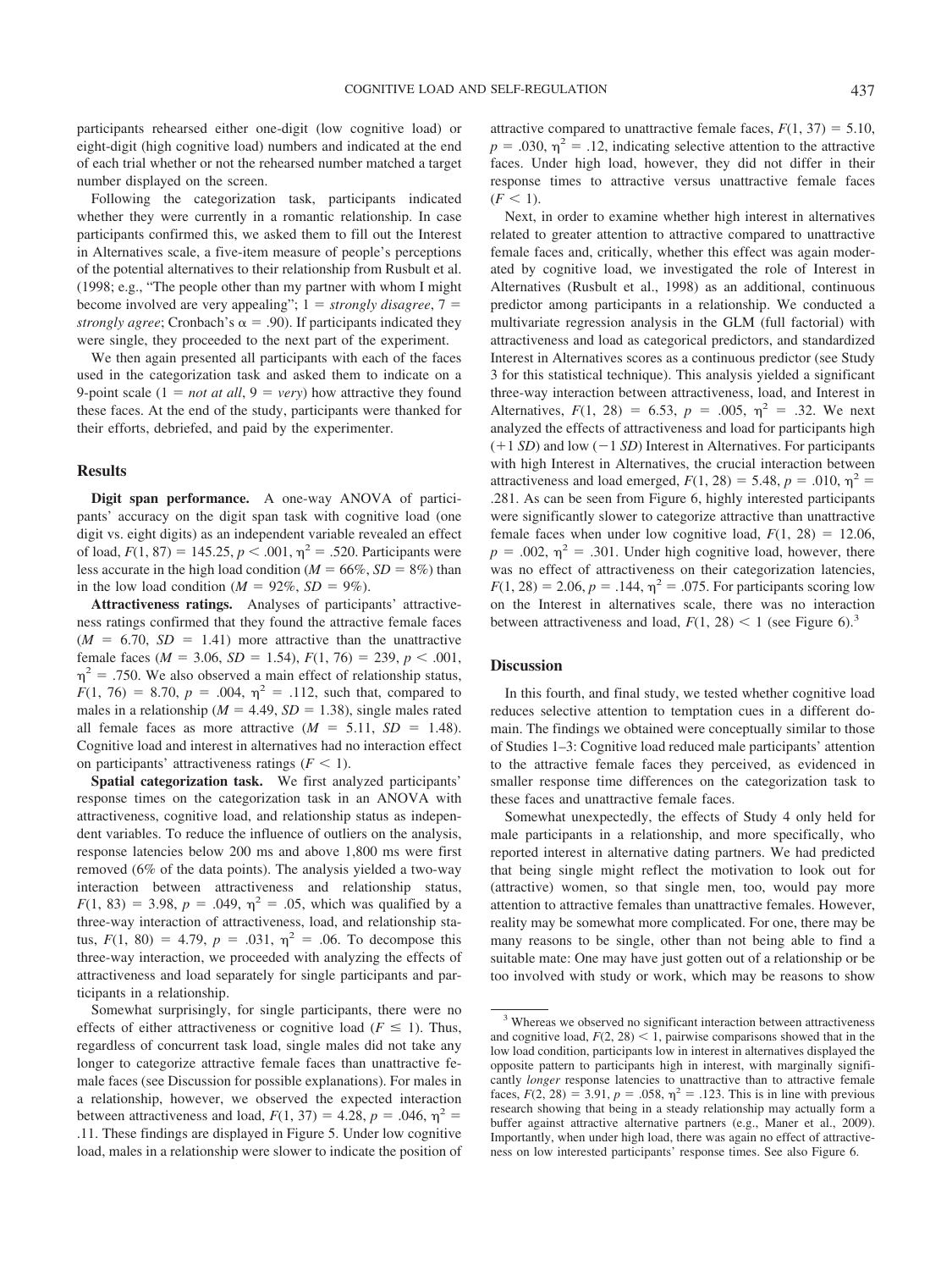

<span id="page-11-0"></span>*Figure 5.* Average response times in milliseconds on the spatial categorization task of Study 4 to attractive and unattractive female faces as a function of cognitive load (low; high) and relationship status (in a relationship, Panel A; single, Panel B). Greater response times to attractive compared to unattractive female faces reflect greater selective attention to attractive female faces. Error bars represent the standard error of the mean.

little interest in attractive opposite sex individuals. Future studies could take such motivational differences into account when studying motivational processes in the domain of interpersonal attraction. Moreover, a recent study [\(Maner et al., 2009\)](#page-15-26) demonstrated that single participants displayed greater selective attention to attractive opposite-sex targets than participants in a relationship, but only when participants had been primed with the concept of mating before the attention task. Perhaps then, single males pay relatively more attention to attractive women only when the context signals a mating opportunity.

Another explanation is that single males may be less selective in their attention to women. In support, single men rated the female faces overall as more attractive than men in a relationship, consistent with prior research [\(Lydon et al., 1999;](#page-15-19) [Simpson et al.,](#page-16-14) [1990\)](#page-16-14). Conversely, being in a relationship does not necessarily imply that one has no interest in attractive women (especially when the sample under investigation consists of young college students without children). Whereas there is ample research showing the buffering effects of being in a relationship (e.g., [Maner et](#page-15-26) [al., 2009\)](#page-15-26), men in a relationship may still pay attention to attractive opposite-sex individuals [\(Miller, 1997\)](#page-15-3), especially when they feel that the quality of alternatives to their partner is high (Rusbult  $\&$ [Van Lange, 2003\)](#page-15-21). Indeed, we found that interest in alternatives [\(Rusbult et al., 1998\)](#page-15-20) further qualified the results for men in a relationship, such that only men with a high interest in alternatives

displayed selective attention to attractive female faces to begin with. This moderator finding further supports our notion that the categorization task taps into motivational effects on attention due to the processing of hedonic relevance.

In sum, there may be other motivational factors at play in addition to relationship status per se, which affect the motivation to look out for attractive mates, such as the perceived quality of alternatives. Clearly, future research is needed to further examine which factors may be most decisive. Most important for our current analysis though, cognitive load moderated attention to attractive female faces for males in a relationship who reported interest in alternative dating partners, providing further evidence for our idea that hedonic responses to tempting cues are dependent on cognitive resources.

### **General Discussion**

Four studies investigated the idea that the hedonic processing of temptation is resource dependent. On the background of recent thinking about the role of cognitive resources in emotional processing [\(Van Dillen & Koole, 2009\)](#page-16-9) and the role of working memory processes in the elaboration of desire [\(Hofmann & Van](#page-15-15) [Dillen, 2012;](#page-15-15) [Kavanagh et al., 2005\)](#page-15-12), we hypothesized that desirable targets grab people's attention and impact people's cravings and subsequent behaviors, only to the degree that cognitive re-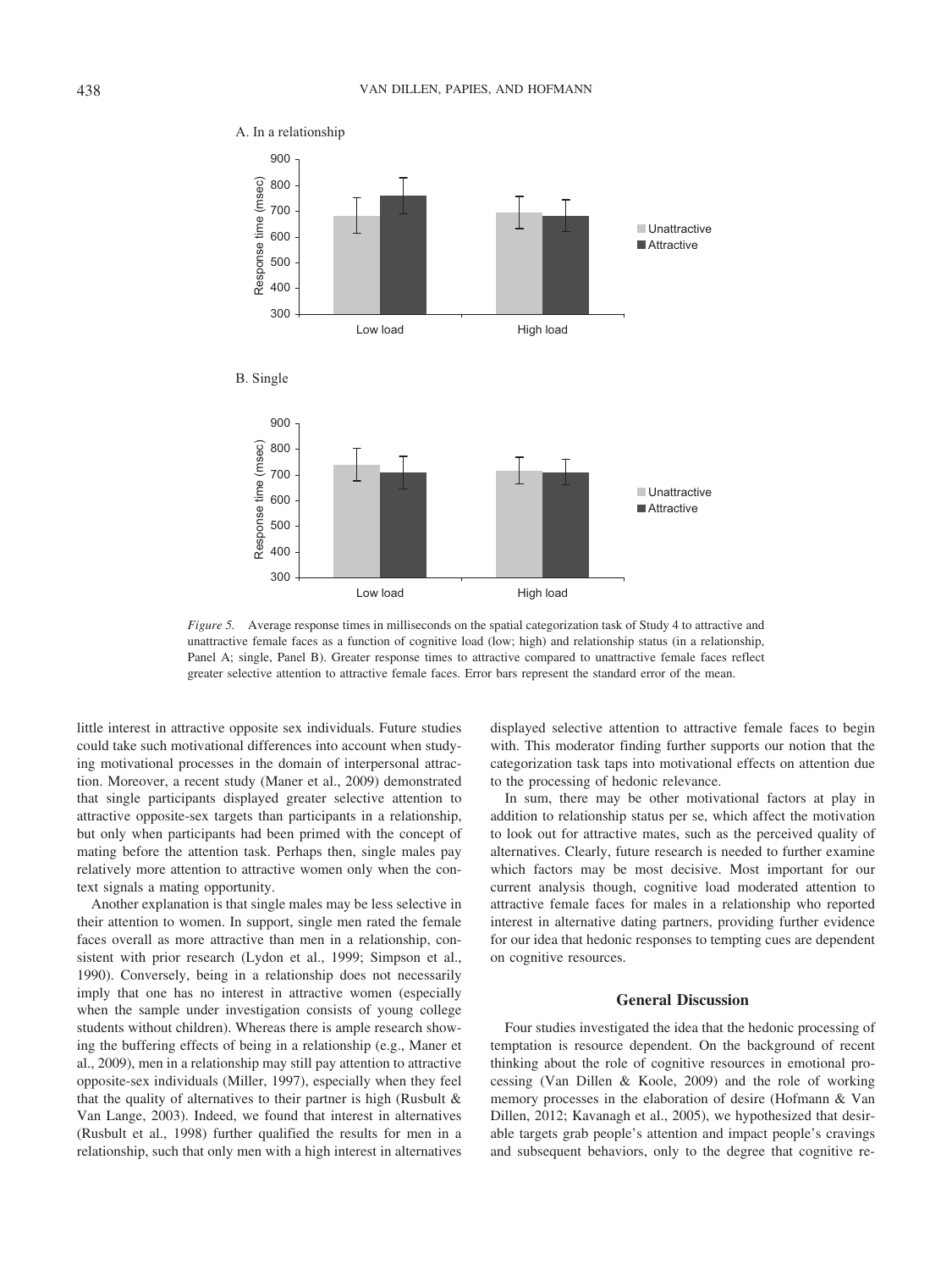



B. High interest in alternatives



<span id="page-12-0"></span>*Figure 6.* Estimated response times in milliseconds on the spatial categorization task of Study 4 to attractive and unattractive female faces as a function of cognitive load (low; high) and interest in alternatives (low interest, Panel A; high interest, Panel B). Low and high interest values represent  $\pm 1$  SD from the respective means. Greater response times to attractive compared to unattractive female faces reflect greater selective attention to attractive female faces. Error bars represent the standard error of the mean.

sources are available to extract the hedonic relevance of (potentially) tempting stimuli. To test the idea of a "blind eye" to temptation, participants categorized attractive and neutral stimuli (Studies 1, 3, and 4) and performed a lexical decision task that assesses spontaneous thoughts about eating enjoyment (Study 2) under varying cognitive load, after which we assessed cravings (Study 1) and craving-induced choices (Study 3). In support of our hypothesis, participants displayed greater attention to attractive compared to neutral food items (Studies 1 and 3), greater activation of hedonic thoughts (Study 2), and greater attention to attractive compared to unattractive female faces (Study 4) under low, or moderate cognitive load, but not under high cognitive load. Moreover, high cognitive load reduced participants' cravings for food (Study 1) and their choices for tasty but unhealthy snacks (Study 3).

In addition, we observed individual differences in the sensitivity to food temptations, as measured by the Power of Food Scale [\(Lowe et al., 2009\)](#page-15-18) to influence participants' appetitive responses to food only when cognitive load was low (Study 3). Under low cognitive load, but not under high cognitive load, highly sensitive participants displayed a larger processing bias for tasty food pictures and a greater preference for unhealthy snacks than mildly sensitive participants. Similarly, we observed individual differences in interest in alternatives (Study 4; [Rusbult et al., 1998\)](#page-15-20) to influence greater attention to attractive versus unattractive female faces for male participants in a relationship, but again, under low cognitive load but not under high load.

Importantly, in all three studies that used a categorization task, the desirable targets were the objects to be categorized. Thus, participants could always clearly *perceive* the targets (i.e., they were not literary "blind" to the targets). Yet, when concurrent cognitive load was high, participants did not seem to process their tempting qualities. Moreover, we varied the meaningful relationship between targets and categorization task, such that participants categorized the target as being displayed on the left or right side of the screen (Studies 1 and 4), or as edible or inedible (Study 3). Regardless of whether attention to the tempting qualities of the stimuli facilitated or interfered with performance on the categorization task, the biasing impact of stimulus attractiveness was always reduced by high concurrent cognitive load. This suggests that the effects of cognitive load extend beyond a simple "out of sight, out of mind" principle and reduce desire by restricting what features people attend to, even if these would normally automatically capture attention, and trigger hedonic associations. As such, the present findings are in line with recent evidence that changing the actual meaning of appetitive items in more neutral terms that does not focus on their hedonic qualities so much effectively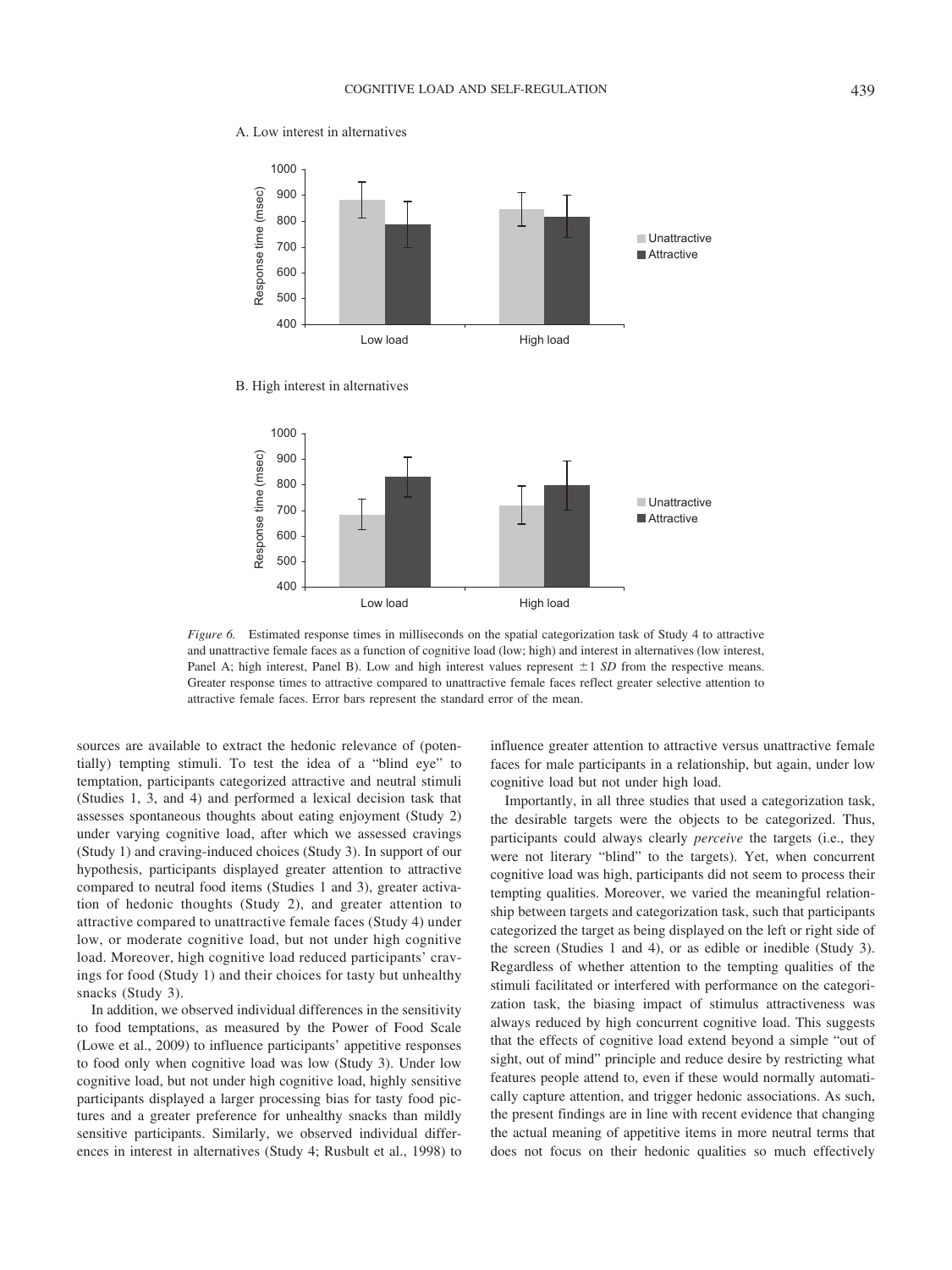reduces people's cravings for these items [\(Hofmann, Deutsch,](#page-15-27) [Lancaster, & Banaji, 2010\)](#page-15-27).

By examining the robustness of the findings across different experimental set-ups and different domains, we aimed to demonstrate the general validity of our predictions. Hence, our findings may not be restricted to food or interpersonal attraction. Rather, we propose that the development of any type of desire may ultimately be restricted by people's momentary cognitive capacity. Thus, cognitive load should similarly prevent cravings for cigarettes, alcohol, or gambling. Indeed, recent evidence suggests that abstaining smokers could effectively control cigarette cravings by engaging in a taxing visual imagery task [\(May, Andrade, Pan](#page-15-28)[abokke, & Kavanagh, 2010;](#page-15-28) see also [Kemps, Tiggeman, & Hart,](#page-15-29) [2005\)](#page-15-29).

# **Timing Is Everything: Distinct Effects of Load in the Self-Control Process**

At first sight, the present findings may seem counterintuitive, given earlier demonstrations of how the regulation of cravings and desires may decline under high cognitive load (e.g., [Hofmann,](#page-15-30) [Gschwendner, Friese, Wiers, & Schmitt, 2008a;](#page-15-30) [Ward & Mann,](#page-16-2) [2000\)](#page-16-2). In studies on eating behavior, for example, a common finding is that people consume more "forbidden food" when under cognitive load than otherwise, and that this effect is particularly pronounced for dieters, who are especially sensitive to the tempting qualities of high-calorie food (e.g., [Bellisle & Dalix, 2001;](#page-14-25) [Boon, Stroebe, Schut, & Ijntema, 2002;](#page-14-26) [Ward & Mann, 2000\)](#page-16-2). The present findings suggest, however, that rather than actively suppressing one's behavioral tendencies toward objects that have already elicited a sense of craving or desire, preventing one's attention to be grasped by temptation in the first place, for example by engaging in an involving task, should circumvent the problem of the willful control of desire identified in prior research.

This reasoning is in line with the work of [Gilbert and Hixon](#page-14-14) [\(1991\),](#page-14-14) who showed that whereas cognitive load prevented the activation of stereotypical knowledge when confronted with a stereotype object, cognitive load facilitated stereotype application once it had already been activated (see also [Macrae, Hewstone, &](#page-15-31) [Griffiths, 1993\)](#page-15-31). Along similar lines, [Baumeister et al. \(1994, p.](#page-14-5) [26\)](#page-14-5) seem to have predicted the possibility that mental load may have different effects depending on the timing in the selfregulation process:

The importance of managing attention leads to a seemingly paradoxical prediction, namely that being preoccupied can have opposite effects on self-regulation. On the one hand, if the person is seriously preoccupied with thinking about certain things, he or she may be less likely to notice tempting or threatening stimuli, and so there will be less difficulty resulting from conflicting impulses that need to be controlled. On the other hand, if such impulses do arise, being preoccupied may make it more difficult for the person to control them.

In most studies on cognitive load in self-regulation, people had ample resources available to develop cravings, but had little resources available once they had to control them. In contrast, in the present research we induced cognitive load before confronting people with tempting stimuli, such that the attractive features of these stimuli were most likely not attended to, and then, not elaborated upon. Indeed, our findings show that thus occupying one's mind effectively prevents the development of cravings in the first place. Hence, whereas earlier studies have shown that the hedonic qualities of tempting stimuli play a crucial role in the psychological processes leading to self-regulatory failures (e.g., [Hofmann et al., 2008a;](#page-15-30) [Papies & Hamstra, 2010;](#page-15-2) [Papies et](#page-15-9) [al., 2007\)](#page-15-9), the current findings indicate that identifying these hedonic qualities in the first place depends on the cognitive resources available to process them. Future studies may systematically examine the effects of introducing cognitive load at different stages in a situation potentially presenting a self-regulation challenge.

## **Relation to Ego Depletion and to Implicit Self-Control**

The current findings raise the question whether cognitive load may have similar or distinct effects from those of ego-depletion (i.e., the idea that self-control or willpower is an exhaustible resource; [Baumeister et al., 1998\)](#page-14-3), another widely studied topic in self-regulation. More specifically, the effects of resource depletion established in the literature clearly go beyond the cognitive processing effects studied here as they rather appear to include a strong motivational component that may render people less "willing" to exert self-control. For instance, [Muraven, Shmueli, and](#page-15-32) [Burkley \(2006\)](#page-15-32) have argued that ego depletion may make participants less willing to spend self-regulatory efforts on a subsequent task because they may want to conserve available resources. Such an impact of motivational processes also becomes apparent from findings showing that beliefs about willpower affect subsequent performance [\(Job, Dweck, & Walton, 2010;](#page-15-33) [Martijn, Tenbült,](#page-15-34) [Merckelbach, Dreezens, & de Vries, 2002\)](#page-15-34). Furthermore, recent findings suggest that ego depletion may *intensify* rather than dampen emotional processing and thus may have quite distinct effects from cognitive load. In a functional magnetic resonance imaging (fMRI) investigation, [Wagner and Heatherton \(in press\)](#page-16-21) observed that depleted participants showed increased amygdala reactivity to negative emotional scenes. In a related vein, [Vohs et](#page-16-22) [al. \(2012\)](#page-16-22) found that participants who were depleted at an earlier time point subsequently reported stronger emotional reactions to pleasant and unpleasant images and film clips, intensified pain in a cold pressor task, and an increased urge to eat cookies presented during a taste and rate test. Taken together, these results suggest that concurrent cognitive load and prior ego depletion have opposite effects regarding simultaneous versus subsequent emotional processing, respectively, including the appraisal of hedonic relevance studied in the present research.

Moreover, a number of recent studies have shown that, in some instances, temptation cues not only lead to hedonic processing and to subsequent failures in self-regulation, but can also activate long-term goals and regulatory processes. This pattern of temptation-elicited goal activation has in turn been linked to better long-term self-regulatory success. Successful dieters, for example, have been shown to spontaneously activate the goal of dieting in response to attractive food cues [\(Fishbach, Friedman, & Kruglan](#page-14-27)[ski, 2003;](#page-14-27) [Papies, Stroebe, & Aarts, 2008b\)](#page-15-35), and it has been argued that this "implicit self-control" is particularly effective because it does not rely on conscious intentions and is therefore independent of cognitive resources [\(Fishbach & Shah, 2006\)](#page-14-28). In light of the present findings, it is conceivable, however, that the activation of such counter-active self-regulatory processes may depend on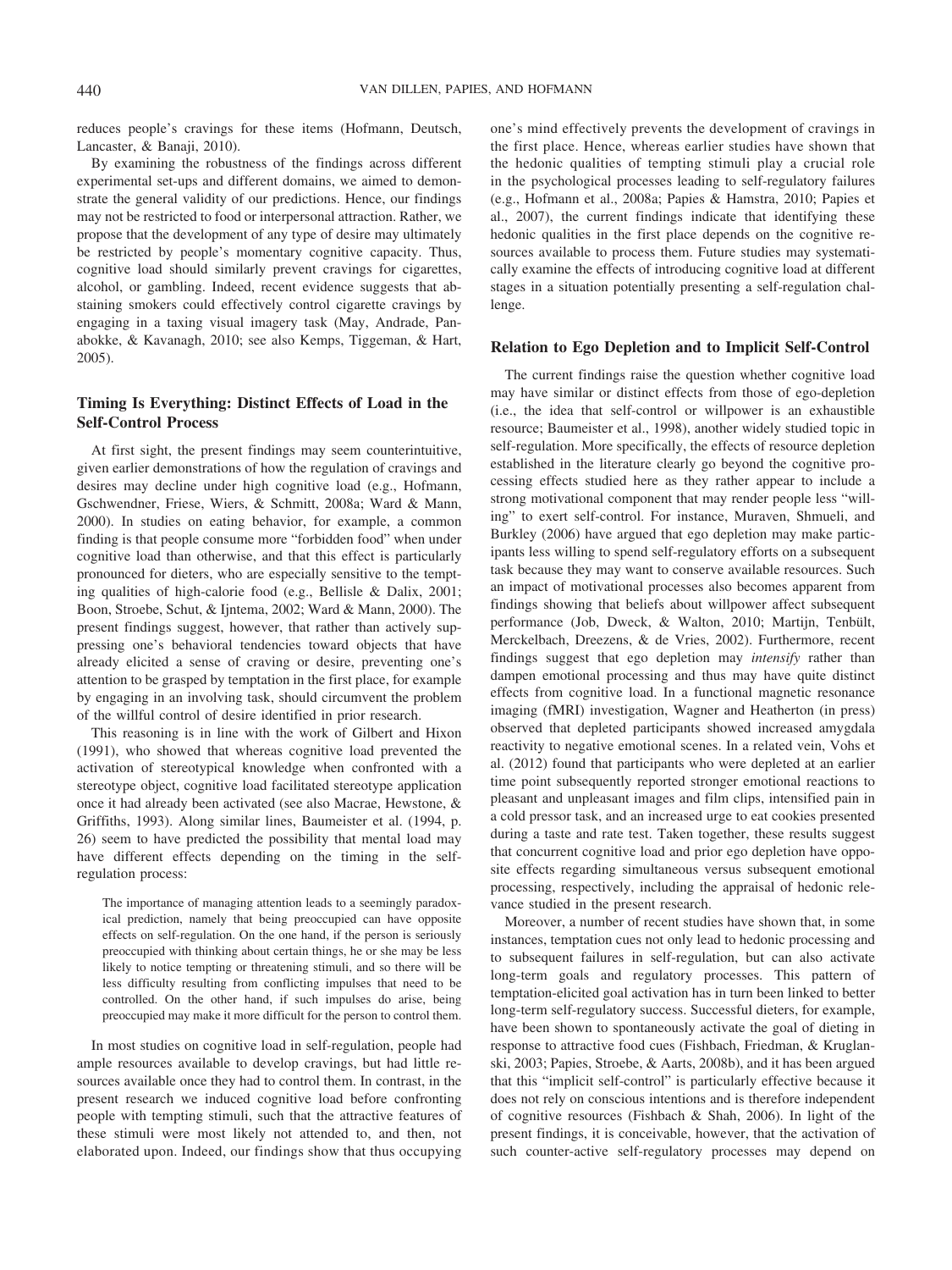<span id="page-14-13"></span>whether the perceiver actually recognizes the tempting value of an attractive stimulus; if a stimulus is not categorized as desirable and therefore potentially threatening to one's long-term goals, it may not activate processes to counter this temptation either [\(Hofmann](#page-15-15) [& Van Dillen, 2012\)](#page-15-15). Future research should examine this hypothesis and thus test whether the activation of counteractive control depends on the identification of temptation (and perhaps also its associated conflict, see [Myrseth & Fishbach, 2009\)](#page-15-36), and can therefore be considered a resource-dependent phenomenon or whether implicit self-control operates even in the absence of stimulus categorization.

# **Conclusion**

In modern societies, people are confronted with temptation on a daily basis. In order not to be swayed by its captivating power, people need to regulate temptation's impact on thoughts, feelings, and behavior. In the present research, we demonstrated that the capture of potentially tempting stimuli is contingent on cognitive resources and that, somewhat counter intuitively, the emergence of desire can be prevented by taxing people's cognitive resources to process the hedonic relevance of tempting stimuli. Accordingly, cognitive load may sometimes benefit self-regulation by turning a blind eye to temptation, which has important implications both for theories of motivation and desire as well as for applications to facilitate self-regulation in daily life.

#### **References**

- <span id="page-14-21"></span>Appelhans, B. M., Woolf, K., Pagoto, S. L., Schneider, K. L., Whited, M. C., & Liebman, R. (2011). Inhibiting food reward: Delay discounting, food reward sensitivity, and palatable food intake in overweight and obese women. *Obesity, 19,* 2175–2182. [doi:10.1038/oby.2011.57](http://dx.doi.org/10.1038/oby.2011.57)
- <span id="page-14-17"></span>Bantick, S. J., Wise, R. G., Ploghaus, A., Clare, S., Smith, S. M., & Tracey, I. (2002). Imaging how attention modulates pain in humans using functional MRI. *Brain, 125,* 310 –319. [doi:10.1093/brain/awf022](http://dx.doi.org/10.1093/brain/awf022)
- <span id="page-14-24"></span>Barrouillet, P., Bernardin, S., Portrat, S., Vergauwe, E., & Camos, V. (2007). Time and cognitive load in working memory. *Journal of Experimental Psychology: Learning, Memory, and Cognition, 33,* 570 –585.
- <span id="page-14-19"></span>Barsalou, L. W. (1985). Ideals, central tendency, and frequency of instantiation as determinants of graded structure in categories. *Journal of Experimental Psychology: Learning, Memory, and Cognition, 11,* 629 – 654. [doi:10.1037/0278-7393.11.1-4.629](http://dx.doi.org/10.1037/0278-7393.11.1-4.629)
- <span id="page-14-3"></span>Baumeister, R. F., Bratslavsky, E., Muraven, M., & Tice, D. M. (1998). Ego depletion: Is the active self a limited resource? *Journal of Personality and Social Psychology, 74,* 1252–1265. [doi:10.1037/0022-3514.74](http://dx.doi.org/10.1037/0022-3514.74.5.1252) [.5.1252](http://dx.doi.org/10.1037/0022-3514.74.5.1252)
- <span id="page-14-5"></span>Baumeister, R. F., Heatherton, T. F., & Tice, D. M. (1994). *Losing control: How and why people fail at self-regulation*. San Diego, CA: Academic Press.
- <span id="page-14-25"></span>Bellisle, F., & Dalix, A.-M. (2001). Cognitive restraint can be offset by distraction, leading to increased meal intake in women. *American Journal of Clinical Nutrition, 74,* 197–200.
- <span id="page-14-10"></span>Berridge, K. C. (2009). 'Liking' and 'wanting' food rewards: Brain substrates and roles in eating disorders. *Physiology & Behavior, 97,* 537– 550. [doi:10.1016/j.physbeh.2009.02.044](http://dx.doi.org/10.1016/j.physbeh.2009.02.044)
- <span id="page-14-22"></span>Bishop, S. J. (2009). Trait anxiety and impoverished prefrontal control of attention. *Nature Neuroscience, 12,* 92–98. [doi:10.1038/nn.2242](http://dx.doi.org/10.1038/nn.2242)
- <span id="page-14-26"></span>Boon, B., Stroebe, W., Schut, H., & Ijntema, R. (2002). Ironic processes in the eating behaviour of restrained eaters. *British Journal of Health Psychology, 7,* 1–10. [doi:10.1348/135910702169303](http://dx.doi.org/10.1348/135910702169303)
- <span id="page-14-20"></span>Burnett, R. C., Medin, D. L., Ross, N. O., & Blok, S. V. (2005). Ideal is typical. *Canadian Journal of Experimental Psychology/Revue canadienne de psychologie expérimentale, 59,* 3–10. [doi:10.1037/h0087453](http://dx.doi.org/10.1037/h0087453)
- <span id="page-14-2"></span>Cikara, M., Eberhardt, J. L., & Fiske, S. T. (2011). From agents to objects: Sexist attitudes and neural responses to sexualized targets. *Journal of Cognitive Neuroscience, 23,* 540 –551.
- <span id="page-14-23"></span>Cohen, J., Cohen, P., West, S. G., & Aiken, L. S. (2003). *Applied multiple regression/correlation analysis for the behavioral sciences*. Hillsdale, NJ: Erlbaum.
- <span id="page-14-18"></span>DeWall, C. N., Lambert, N. M., Slotter, E. B., Pond, R. S., Jr., Deckman, T., Finkel, E. J.,... Fincham, F. D. (2011). So far away from one's partner, yet so close to romantic alternatives: Avoidant attachment, interest in alternatives, and infidelity. *Journal of Personality and Social Psychology, 101,* 1302–1316.
- <span id="page-14-16"></span>Erk, S., Kleczar, A., & Walter, H. (2007). Valence specific regulation effects in a working memory task with emotional context. *NeuroImage, 37,* 623– 632. [doi:10.1016/j.neuroimage.2007.05.006](http://dx.doi.org/10.1016/j.neuroimage.2007.05.006)
- <span id="page-14-15"></span>Erthal, F. S., De Oliviera, L., Mocaiber, I., Pereira, M. G., Machado-Pinheiro, W., & Volchan, E. (2005). Load-dependent modulation of affective picture processing. *Cognitive, Affective, & Behavioral Neuroscience, 5,* 388 –395. [doi:10.3758/CABN.5.4.388](http://dx.doi.org/10.3758/CABN.5.4.388)
- <span id="page-14-0"></span>Fedoroff, I. C., Polivy, J., & Herman, C. P. (1997). The effect of preexposure to food cues on the eating behavior of restrained and unrestrained eaters. *Appetite, 28,* 33– 47. [doi:10.1006/appe.1996.0057](http://dx.doi.org/10.1006/appe.1996.0057)
- <span id="page-14-1"></span>Fedoroff, I., Polivy, J., & Herman, C. P. (2003). The specificity of restrained versus unrestrained eaters' response to food cues: General desire to eat, or craving for the cued food? *Appetite, 41,* 7–13. [doi:](http://dx.doi.org/10.1016/S0195-6663%2803%2900026-6) [10.1016/S0195-6663\(03\)00026-6](http://dx.doi.org/10.1016/S0195-6663%2803%2900026-6)
- <span id="page-14-6"></span>Ferguson, M. J., & Bargh, J. A. (2004). Liking is for doing: The effects of goal pursuit on automatic evaluation. *Journal of Personality and Social Psychology, 87,* 557–572. [doi:10.1037/0022-3514.87.5.557](http://dx.doi.org/10.1037/0022-3514.87.5.557)
- <span id="page-14-11"></span>Field, M., & Eastwood, B. (2005). Experimental manipulation of attentional bias increases the motivation to drink alcohol. *Psychopharmacology, 183,* 350 –357. [doi:10.1007/s00213-005-0202-5](http://dx.doi.org/10.1007/s00213-005-0202-5)
- <span id="page-14-8"></span>Field, M., Munafo, M. R., & Franken, I. H. A. (2009). A meta-analytic investigation of the relationship between attentional bias and subjective craving in substance abuse. *Psychological Bulletin, 135, 589-607*. [doi:](http://dx.doi.org/10.1037/a0015843) [10.1037/a0015843](http://dx.doi.org/10.1037/a0015843)
- <span id="page-14-27"></span>Fishbach, A., Friedman, R. S., & Kruglanski, A. W. (2003). Leading us not unto temptation: Momentary allurements elicit overriding goal activation. *Journal of Personality and Social Psychology, 84,* 296 –309. [doi:](http://dx.doi.org/10.1037/0022-3514.84.2.296) [10.1037/0022-3514.84.2.296](http://dx.doi.org/10.1037/0022-3514.84.2.296)
- <span id="page-14-28"></span>Fishbach, A., & Shah, J. (2006). Self-control in action: Implicit dispositions toward goals and away from temptations. *Journal of Personality and Social Psychology, 90,* 820 – 832. [doi:10.1037/0022-3514.90.5.820](http://dx.doi.org/10.1037/0022-3514.90.5.820)
- <span id="page-14-12"></span>Franken, I. H. A. (2003). Drug craving and addiction: Integrating psychological and neuropsychopharmacological approaches. *Progress in Neuro-Psychopharmacology & Biological Psychiatry, 27,* 563–579. [doi:](http://dx.doi.org/10.1016/S0278-5846%2803%2900081-2) [10.1016/S0278-5846\(03\)00081-2](http://dx.doi.org/10.1016/S0278-5846%2803%2900081-2)
- <span id="page-14-4"></span>Friese, M., Hofmann, W., & Wänke, M. (2008). When impulses take over: Moderated predictive validity of implicit and explicit attitude measures in predicting food choice and consumption behaviour. *British Journal of Social Psychology, 47,* 397– 419. [doi:10.1348/014466607X241540](http://dx.doi.org/10.1348/014466607X241540)
- <span id="page-14-7"></span>Gable, P. A., & Harmon-Jones, E. (2010). Late positive potential to appetitive stimuli and local attentional bias. *Emotion, 10, 441-446*. [doi:10.1037/a0018425](http://dx.doi.org/10.1037/a0018425)
- <span id="page-14-9"></span>Gable, P. A., & Harmon-Jones, E. (2011). Attentional states influence early neural responses associated with motivational processes: Local vs. global attentional scope and N1 amplitude to appetitive stimuli. *Biological Psychology, 87,* 303–305.
- <span id="page-14-14"></span>Gilbert, D. T., & Hixon, J. G. (1991). The trouble of thinking: Activation and application of stereotypic beliefs. *Journal of Personality and Social Psychology, 60,* 509 –517. [doi:10.1037/0022-3514.60.4.509](http://dx.doi.org/10.1037/0022-3514.60.4.509)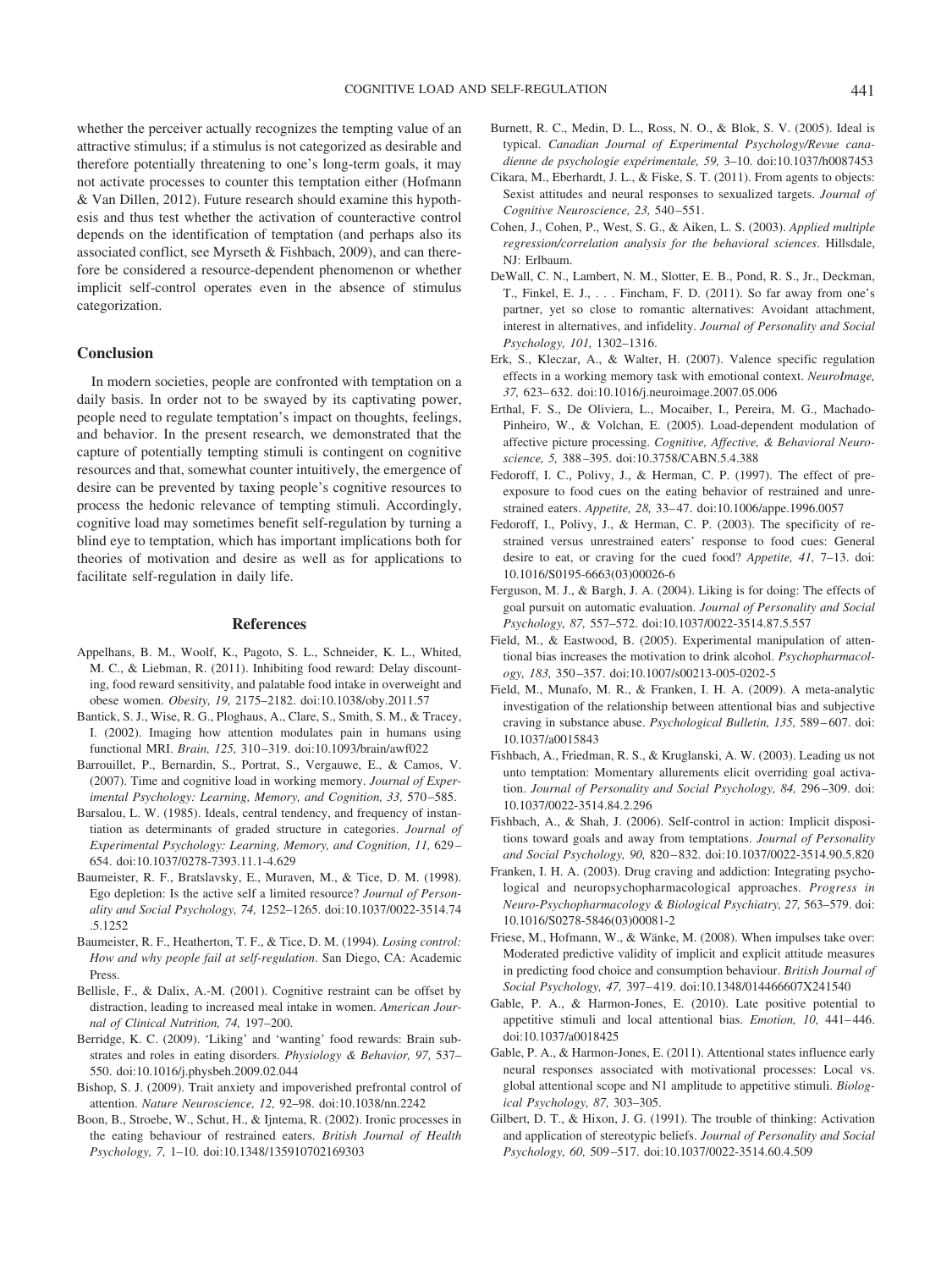- <span id="page-15-24"></span>Harris, J. L., Bargh, J. A., & Brownell, K. D. (2009). Priming effects of television food advertising on eating behavior. *Health Psychology, 28,* 404 – 413. [doi:10.1037/a0014399](http://dx.doi.org/10.1037/a0014399)
- <span id="page-15-25"></span>Hayes, A. F., & Matthes, J. (2009). Computational procedures for probing interactions in OLS and logistic regression: SPSS and SAS implementations. *Behavior Research Methods, 41,* 924 –936. [doi:10.3758/BRM](http://dx.doi.org/10.3758/BRM.41.3.924) [.41.3.924](http://dx.doi.org/10.3758/BRM.41.3.924)
- <span id="page-15-0"></span>Herman, C. P., & Mack, D. (1975). Restrained and unrestrained eating. *Journal of Personality, 43,* 647– 660. [doi:10.1111/j.1467-6494.1975](http://dx.doi.org/10.1111/j.1467-6494.1975.tb00727.x) [.tb00727.x](http://dx.doi.org/10.1111/j.1467-6494.1975.tb00727.x)
- <span id="page-15-27"></span>Hofmann, W., Deutsch, R., Lancaster, K., & Banaji, M. R. (2010). Cooling the heat of temptation: Mental self-control and the automatic evaluation of tempting stimuli. *European Journal of Social Psychology, 40,* 17–25.
- <span id="page-15-5"></span>Hofmann, W., Friese, M., & Strack, F. (2009). Impulse and self-control from a dual-systems perspective. *Perspectives on Psychological Science, 4,* 162–176. [doi:10.1111/j.1745-6924.2009.01116.x](http://dx.doi.org/10.1111/j.1745-6924.2009.01116.x)
- <span id="page-15-30"></span>Hofmann, W., Gschwendner, T., Friese, M., Wiers, R. W., & Schmitt, M. (2008). Working memory capacity and self-regulatory behavior: Toward an individual differences perspective on behavior determination by automatic versus controlled processes. *Journal of Personality and Social Psychology, 95,* 962–977. [doi:10.1037/a0012705](http://dx.doi.org/10.1037/a0012705)
- <span id="page-15-8"></span>Hofmann, W., Rauch, W., & Gawronski, B. (2007). And deplete us not into temptation: Automatic attitudes, dietary restraint, and self-regulatory resources as determinants of eating behavior. *Journal of Experimental Social Psychology, 43,* 497–504. [doi:10.1016/j.jesp.2006.05.004](http://dx.doi.org/10.1016/j.jesp.2006.05.004)
- <span id="page-15-15"></span>Hofmann, W., & Van Dillen, L. F. (2012). Desire: The new hotspot in self-control research. *Current Directions in Psychological Science, 21,* 317–322. [doi:10.1177/0963721412453587](http://dx.doi.org/10.1177/0963721412453587)
- <span id="page-15-1"></span>Jansen, A., & Van den Hout, M. (1991). On being led into temptation: "Counterregulation" of dieters after smelling a "preload." *Addictive Behaviors, 16,* 247–253. [doi:10.1016/0306-4603\(91\)90017-C](http://dx.doi.org/10.1016/0306-4603%2891%2990017-C)
- <span id="page-15-33"></span>Job, V., Dweck, C. S., & Walton, G. M. (2010). Ego depletion—Is it all in your head? Implicit theories about willpower affect selfregulation. *Psychological Science, 21,* 1686 –1693. [doi:10.1177/](http://dx.doi.org/10.1177/0956797610384745) [0956797610384745](http://dx.doi.org/10.1177/0956797610384745)
- <span id="page-15-12"></span>Kavanagh, D. J., Andrade, J., & May, J. (2005). Imaginary relish and exquisite torture: The elaborated intrusion theory of desire. *Psychological Review, 112,* 446 – 467. [doi:10.1037/0033-295X.112.2.446](http://dx.doi.org/10.1037/0033-295X.112.2.446)
- <span id="page-15-29"></span>Kemps, E., Tiggeman, M., & Hart, G. (2005). Chocolate cravings are susceptible to visuo-spatial interference. *Eating Behaviors, 6,* 101–107. [doi:10.1016/j.eatbeh.2004.08.006](http://dx.doi.org/10.1016/j.eatbeh.2004.08.006)
- <span id="page-15-6"></span>Knudsen, E. I. (2007). Fundamental components of attention. *Annual Review of Neuroscience, 30,* 57–78. [doi:10.1146/annurev.neuro.30](http://dx.doi.org/10.1146/annurev.neuro.30.051606.094256) [.051606.094256](http://dx.doi.org/10.1146/annurev.neuro.30.051606.094256)
- <span id="page-15-22"></span>Lowe, M. R., & Butryn, M. L. (2007). Hedonic hunger: A new dimension of appetite? *Physiology & Behavior, 91,* 432– 439. [doi:10.1016/j](http://dx.doi.org/10.1016/j.physbeh.2007.04.006) [.physbeh.2007.04.006](http://dx.doi.org/10.1016/j.physbeh.2007.04.006)
- <span id="page-15-18"></span>Lowe, M. R., Butryn, M. L., Didie, E. R., Annunziato, R. A., Thomas, J. G., Crerand, C. E.,... Halford, J. (2009). The Power of Food Scale: A new measure of the psychological influence of the food environment. *Appetite, 53,* 114 –118. [doi:10.1016/j.appet.2009.05.016](http://dx.doi.org/10.1016/j.appet.2009.05.016)
- <span id="page-15-19"></span>Lydon, J. E., Meana, M., Sepinwall, D., Richards, N., & Mayman, S. (1999). The commitment calibration hypothesis: When do people devalue attractive alternatives? *Personality and Social Psychology Bulletin, 25,* 152–161. [doi:10.1177/0146167299025002002](http://dx.doi.org/10.1177/0146167299025002002)
- <span id="page-15-31"></span>Macrae, N., Hewstone, M., & Griffiths, R. J. (1993). Processing load and memory for stereotyped-based information. *European Journal of Social Psychology, 23,* 77– 87. [doi:10.1002/ejsp.2420230107](http://dx.doi.org/10.1002/ejsp.2420230107)
- <span id="page-15-26"></span>Maner, J. K., Gailliot, M. T., & Miller, S. L. (2009). The implicit cognition of relationship maintenance: Inattention to attractive alternatives. *Journal of Experimental Social Psychology, 45,* 174 –179. [doi:10.1016/j.jesp](http://dx.doi.org/10.1016/j.jesp.2008.08.002) [.2008.08.002](http://dx.doi.org/10.1016/j.jesp.2008.08.002)
- <span id="page-15-34"></span>Martijn, C., Tenbült, P., Merckelbach, H., Dreezens, E., & de Vries, N. K. (2002). Getting a grip on ourselves: Challenging expectations about loss

of energy after self-control. *Social Cognition, 20,* 441– 460. [doi:10.1521/](http://dx.doi.org/10.1521/soco.20.6.441.22978) [soco.20.6.441.22978](http://dx.doi.org/10.1521/soco.20.6.441.22978)

- <span id="page-15-28"></span>May, J., Andrade, J., Panabokke, N., & Kavanagh, D. (2010). Visuospatial tasks suppress craving for cigarettes. *Behaviour Research and Therapy, 48,* 476 – 485. [doi:10.1016/j.brat.2010.02.001](http://dx.doi.org/10.1016/j.brat.2010.02.001)
- <span id="page-15-3"></span>Miller, R. J. (1997). Inattentive and contented: Relationship commitment and attention to alternatives. *Journal of Personality and Social Psychology, 73,* 758 –766. [doi:10.1037/0022-3514.73.4.758](http://dx.doi.org/10.1037/0022-3514.73.4.758)
- <span id="page-15-14"></span>Mischel, W., Ebbesen, E. B., & Zeiss, A. (1972). Cognitive and attentional mechanisms in delay of gratification. *Journal of Personality and Social Psychology, 21,* 204 –218. [doi:10.1037/h0032198](http://dx.doi.org/10.1037/h0032198)
- <span id="page-15-11"></span>Mogg, K., Bradley, B. P., Field, M., & De Houwer, J. (2003). Eye movements to smoking-related pictures in smokers: Relationship between attentional biases and implicit and explicit measures of stimulus valence. *Addiction, 98,* 825– 836. [doi:10.1046/j.1360-0443.2003](http://dx.doi.org/10.1046/j.1360-0443.2003.00392.x) [.00392.x](http://dx.doi.org/10.1046/j.1360-0443.2003.00392.x)
- <span id="page-15-32"></span>Muraven, M., Shmueli, D., & Burkley, E. (2006). Conserving self-control strength. *Journal of Personality and Social Psychology, 91,* 524 –537. [doi:10.1037/0022-3514.91.3.524](http://dx.doi.org/10.1037/0022-3514.91.3.524)
- <span id="page-15-36"></span>Myrseth, K. O. R., & Fishbach, A. (2009). Self-control: A function of knowing when and how to exercise restraint. *Current Directions in Psychological Science, 18,* 247–252. [doi:10.1111/j.1467-8721.2009](http://dx.doi.org/10.1111/j.1467-8721.2009.01645.x) [.01645.x](http://dx.doi.org/10.1111/j.1467-8721.2009.01645.x)
- <span id="page-15-16"></span>Okon-Singer, H., Tzelgov, J., & Henik, A. (2007). Distinguishing between automaticity and attention in the processing of emotionally significant stimuli. *Emotion, 7,* 147–157. [doi:10.1037/1528-3542.7.1.147](http://dx.doi.org/10.1037/1528-3542.7.1.147)
- <span id="page-15-2"></span>Papies, E. K., & Hamstra, P. (2010). Goal priming and eating behavior: Enhancing self-regulation by environmental cues. *Health Psychology, 29,* 384 –388. [doi:10.1037/a0019877](http://dx.doi.org/10.1037/a0019877)
- <span id="page-15-9"></span>Papies, E. K., Stroebe, W., & Aarts, H. (2007). Pleasure in the mind: Restrained eating and spontaneous hedonic thoughts about food. *Journal of Experimental Social Psychology, 43,* 810 – 817. [doi:10.1016/j.jesp](http://dx.doi.org/10.1016/j.jesp.2006.08.001) [.2006.08.001](http://dx.doi.org/10.1016/j.jesp.2006.08.001)
- <span id="page-15-10"></span>Papies, E. K., Stroebe, W., & Aarts, H. (2008a). The allure of forbidden food: On the role of attention in self-regulation. *Journal of Experimental Social Psychology, 44,* 1283–1292. [doi:10.1016/j.jesp.2008.04.008](http://dx.doi.org/10.1016/j.jesp.2008.04.008)
- <span id="page-15-35"></span>Papies, E. K., Stroebe, W., & Aarts, H. (2008b). Healthy cognition: Processes of self-regulatory success in restrained eating. *Personality and Social Psychology Bulletin, 34,* 1290 –1300. [doi:10.1177/](http://dx.doi.org/10.1177/0146167208320063) [0146167208320063](http://dx.doi.org/10.1177/0146167208320063)
- <span id="page-15-7"></span>Pessoa, L., & Adolphs, R. (2010). Emotion processing and the amygdala: From a 'low road' to 'many roads' of evaluating biological significance. *Nature Reviews Neuroscience, 11,* 773–783. [doi:10.1038/nrn2920](http://dx.doi.org/10.1038/nrn2920)
- <span id="page-15-17"></span>Pessoa, L., McKenna, M., Gutierrez, E., & Ungerleider, L. G. (2002). Neural processing of emotional faces requires attention. *Proceedings of the National Academy of Sciences, USA, 99,* 11458 –11463. [doi:10.1073/](http://dx.doi.org/10.1073/pnas.172403899) [pnas.172403899](http://dx.doi.org/10.1073/pnas.172403899)
- <span id="page-15-23"></span>Pinel, J. P. J., Assanand, S., & Lehman, D. R. (2000). Hunger, eating, and ill health. *American Psychologist, 55,* 1105–1116. [doi:10.1037/0003-](http://dx.doi.org/10.1037/0003-066X.55.10.1105) [066X.55.10.1105](http://dx.doi.org/10.1037/0003-066X.55.10.1105)
- <span id="page-15-13"></span>Robinson, T. E., & Berridge, K. C. (2003). Addiction. *Annual Review of Psychology, 54,* 25–53. [doi:10.1146/annurev.psych.54.101601.145237](http://dx.doi.org/10.1146/annurev.psych.54.101601.145237)
- <span id="page-15-4"></span>Rusbult, C. E. (1983). A longitudinal test of the investment model: The development (and deterioration) of satisfaction and commitment in heterosexual involvements. *Journal of Personality and Social Psychology, 45,* 101–117. [doi:10.1037/0022-3514.45.1.101](http://dx.doi.org/10.1037/0022-3514.45.1.101)
- <span id="page-15-20"></span>Rusbult, C. E., Martz, J. M., & Agnew, C. R. (1998). The Investment Model Scale: Measuring commitment level, satisfaction level, quality of alternatives, and investment size. *Personal Relationships, 5,* 357–387. [doi:10.1111/j.1475-6811.1998.tb00177.x](http://dx.doi.org/10.1111/j.1475-6811.1998.tb00177.x)
- <span id="page-15-21"></span>Rusbult, C. E., & Van Lange, P. A. M. (2003). Interdependence, interaction, and relationships. *Annual Review of Psychology, 54,* 351–375. [doi:10.1146/annurev.psych.54.101601.145059](http://dx.doi.org/10.1146/annurev.psych.54.101601.145059)